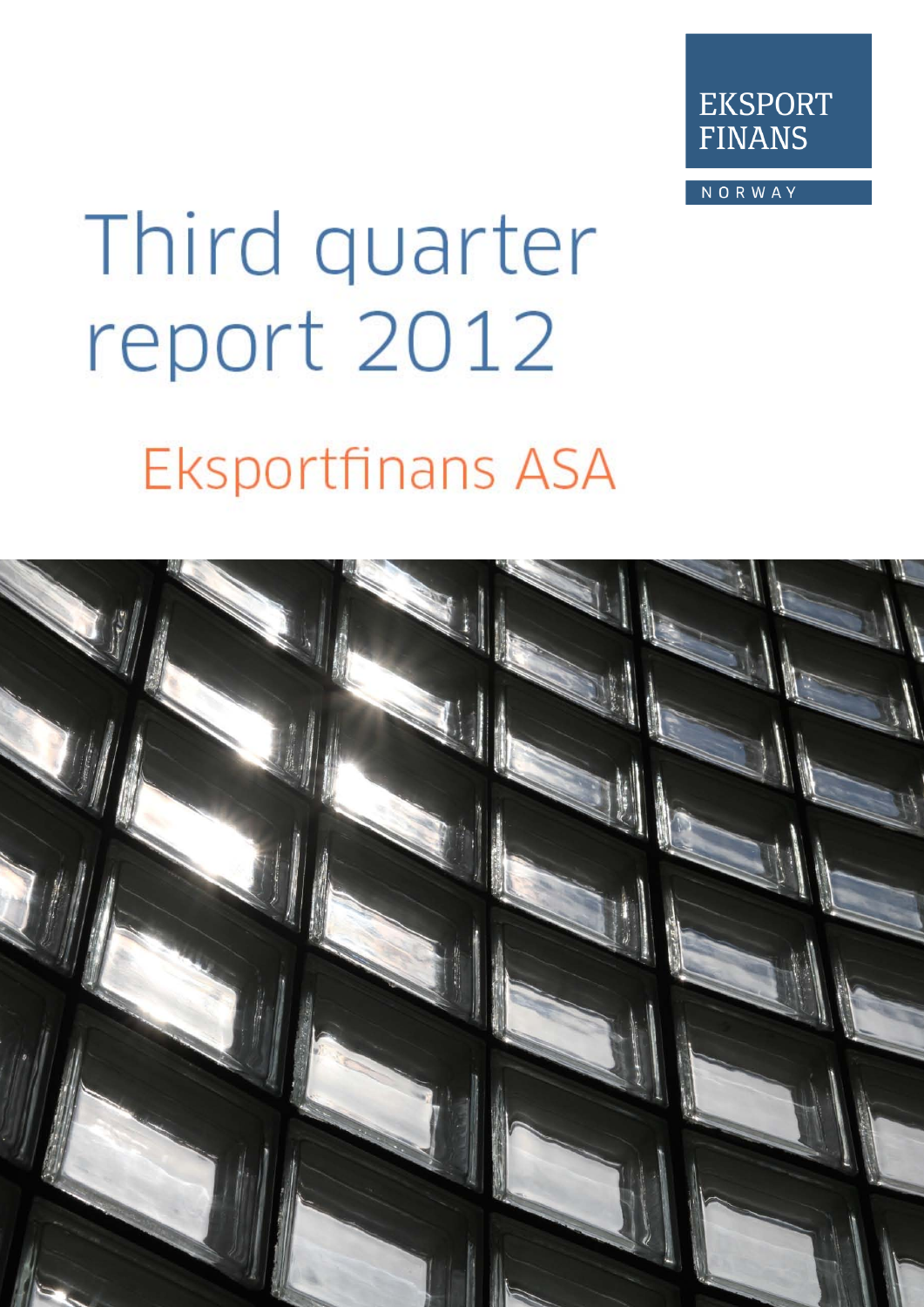| 5  |
|----|
|    |
| 6  |
| 6  |
| 6  |
| 6  |
|    |
| 9  |
| 9  |
|    |
| 11 |
|    |
|    |
|    |

Certain statements contained herein constitute "forward-looking statements" within the meaning of Section 27A of the U.S. Securities rely on a number of assumptions concerning future events. These forward-looking statements involve known and unknown risks, uncertainties and other factors, many of which are outside of our control that may cause actual results to differ materially from any future results expressed or implied from the forward-looking statements. As a result, the forward-looking statements included herein should not be regarded as a representation that the plans and objectives discussed herein will be achieved. See the Company's 2011 referred to herein. Eksportfinans disclaims any intention or obligation to update or revise any forward-looking statements, whether as a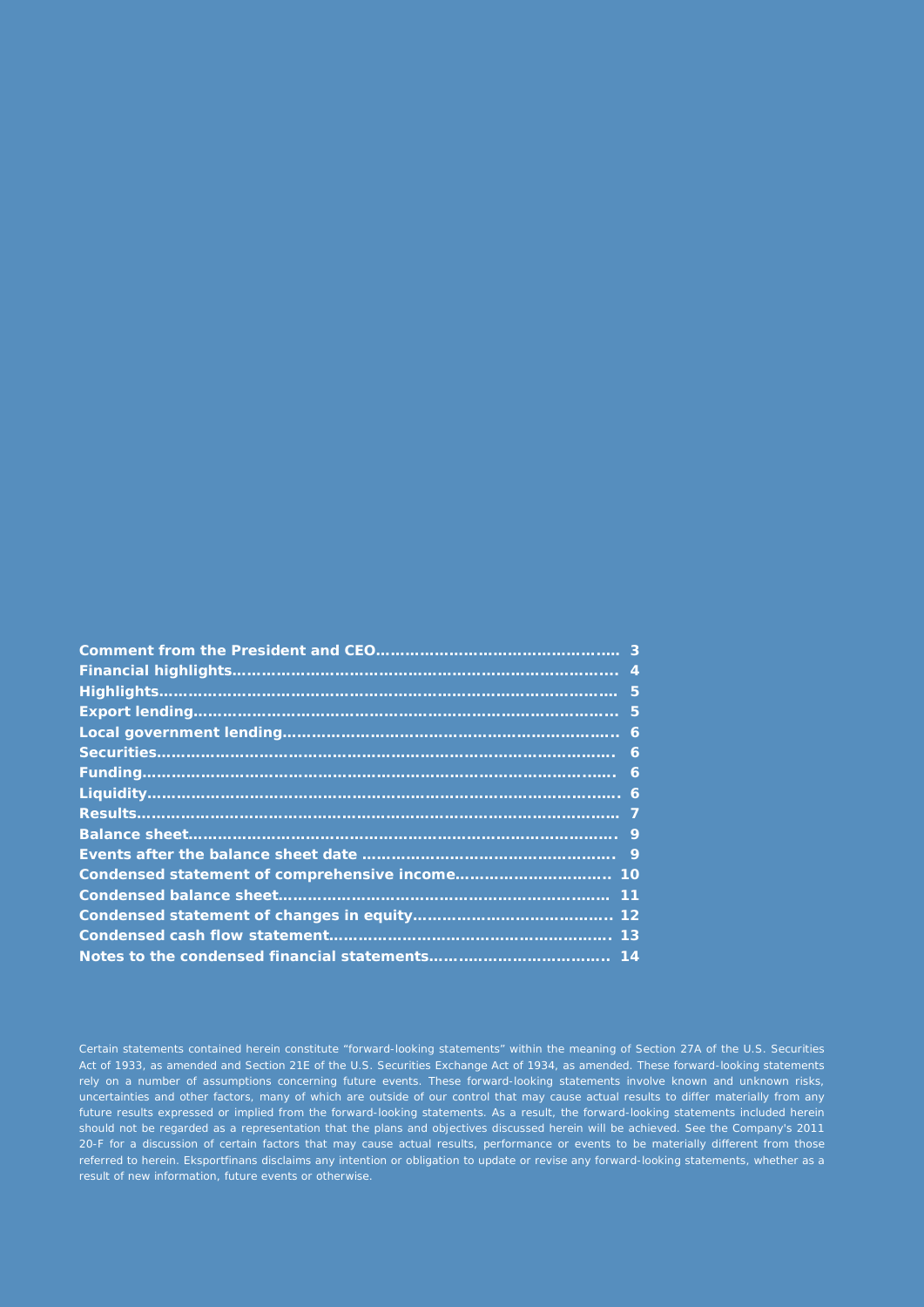## Comments from the President and CEO

Eksportfinans performed well in the first nine months of 2012. Both net interest income and liquidity has developed as expected.

The third quarter of 2012 was the first period of operations after Eksportfinans, on July 1, 2012, finalized the process of adapting to the situation where the state-owned company Export Credit Norway (Eksportkreditt Norge AS) took over the Norwegian export financing scheme that had been handled by Eksportfinans since 1978.

Eksportfinans is now managing its operations based on the existing portfolio of assets, liabilities and other commitments. The last months have demonstrated that we have secured the necessary expertise and skills to manage the business going forward, with approximately 55 employees taking care of the interests of the Company and its stakeholders.

At the beginning of the year, Eksportfinans experienced a significant increase in prices of the Company's own bonds and it is our impression that bond investors have become more reassured with regards to the Company's situation. In the third quarter of 2012, the market has seen a general narrowing of spreads, which has also improved the pricing of Eksportfinans' bonds.

Continued tightening of market spreads could affect Eksportfinans' earnings on the liquidity portfolio going forward. Furthermore we observe a "flight to quality" in that high-quality securities have a signifcantly lower spread than before.

> Gisèle Marchand President and CEO



President and CEO Gisèle Marchand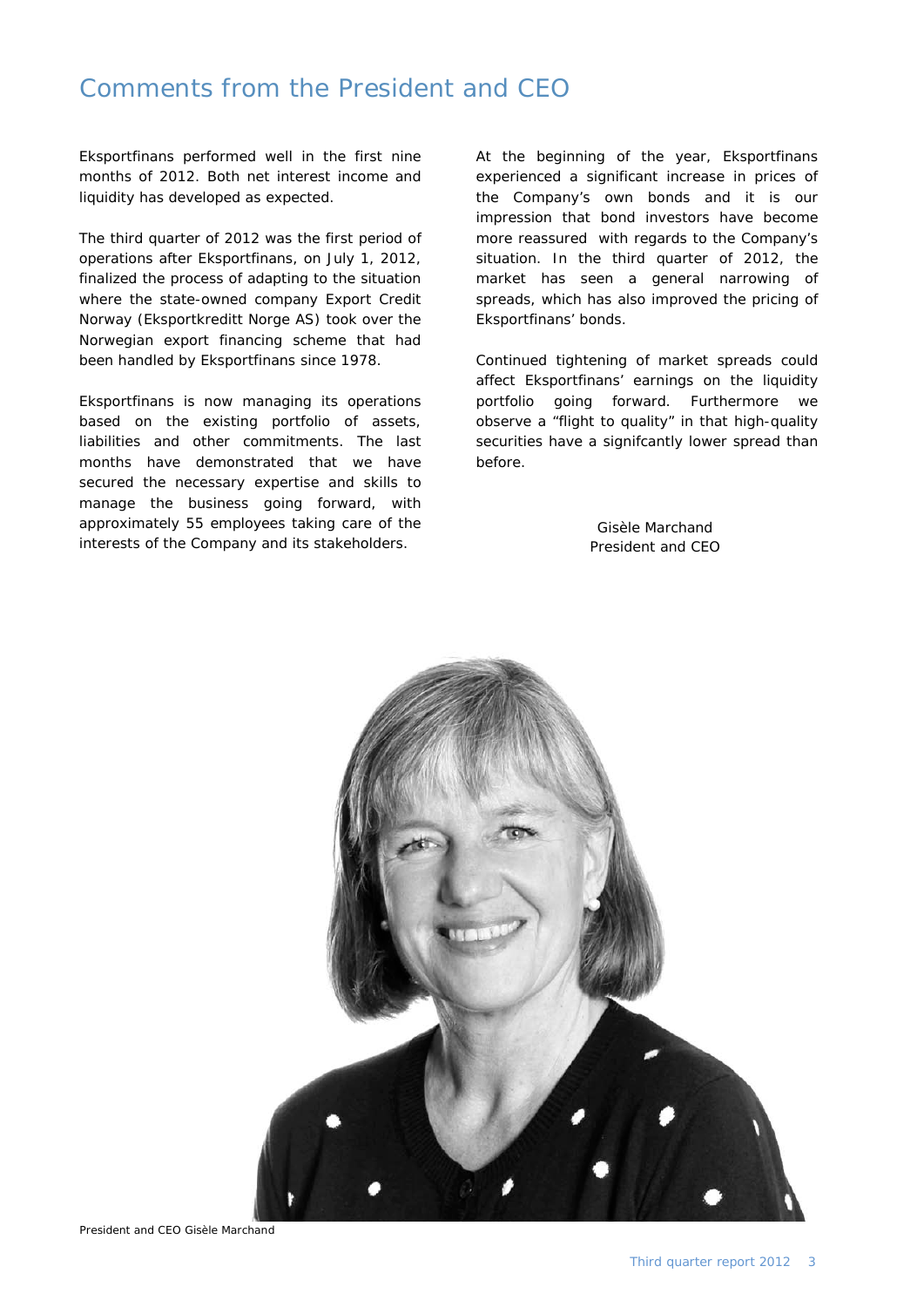# Financial highlights

Figures for interim periods are unaudited.

|                                                     | Third quarter |         | First nine months |         |
|-----------------------------------------------------|---------------|---------|-------------------|---------|
| (NOK million)                                       | 2012          | 2011    | 2012              | 2011    |
|                                                     |               |         |                   |         |
| Net interest income                                 | 277           | 373     | 986               | 1,105   |
| Total comprehensive income for the period 1)        | (4, 876)      | 264     | (12, 926)         | 374     |
| Return on equity $2$                                | (80.6 %)      | 21.6 %  | (61.1 %)          | 9.8%    |
| Net return on average assets and liabilities 3)     | 0.56%         | 0.66%   | 0.68%             | 0.67%   |
| Net operating expenses/average assets $4$           | 0.05%         | 0.08%   | 0.05%             | 0.08%   |
|                                                     |               |         |                   |         |
| Total assets                                        | 171,300       | 226,420 | 171,300           | 226,420 |
| Loans outstanding 5)                                | 95,712        | 123,342 | 95,712            | 123,342 |
| New loans disbursed <sup>6)</sup>                   | O             | 9,949   | 898               | 24,819  |
| New bond debt issued                                | $\circ$       | 11,669  | $\circ$           | 45,392  |
| Public sector borrowers or guarantors $\frac{7}{2}$ | 40.4 %        | 42.3 %  | 40.4 %            | 42.3 %  |
| Core capital adequacy                               | 21.5%         | 12.8 %  | 21.5%             | 12.8 %  |
| Capital adequacy                                    | 25.4 %        | 16.5%   | 25.4 %            | 16.5%   |
|                                                     |               |         |                   |         |
| Exchange rate NOK/USD <sup>8)</sup>                 | 5.6995        | 5.8417  | 5.6995            | 5.8417  |
|                                                     |               |         |                   |         |

#### **Definitions**

- 1.Total comprehensive income for the period includes net losses on financial instruments at fair value and amounts to NOK 18,865 million in the first nine months of 2012 compared to a loss of NOK 442 million in the first nine months of 2011.
- 2. Return on equity: Total comprehensive income for the period/average equity (average of opening and closing balance).
- 3. Net return on average assets and liabilities: The difference between net interest income/average interest generating assets and net interest expense/average interest bearing liabilities (average of daily calculations for the period).
- 4. Net operating expenses (salaries and other administrative expenses + depreciation + other expenses other income)/average assets (average of opening and closing balance).
- 5. Total loans outstanding: Consists of loans due from customers and part of loans due from credit institutions in the balance sheet. Accrued interest and unrealized gains/(losses) are not included, see notes 4, 5 and 6 to the accompanying unaudited condensed financial statements.
- 6. There were no loan disbursements in third quarter 2012.
- 7. The ratio of public sector loans (municipalities, counties and Norwegian and foreign central government, including the Norwegian Guarantee Institute for Export Credits (GIEK) as borrowers or guarantors) to total lending.
- 8. Exchange rate at balance sheet date.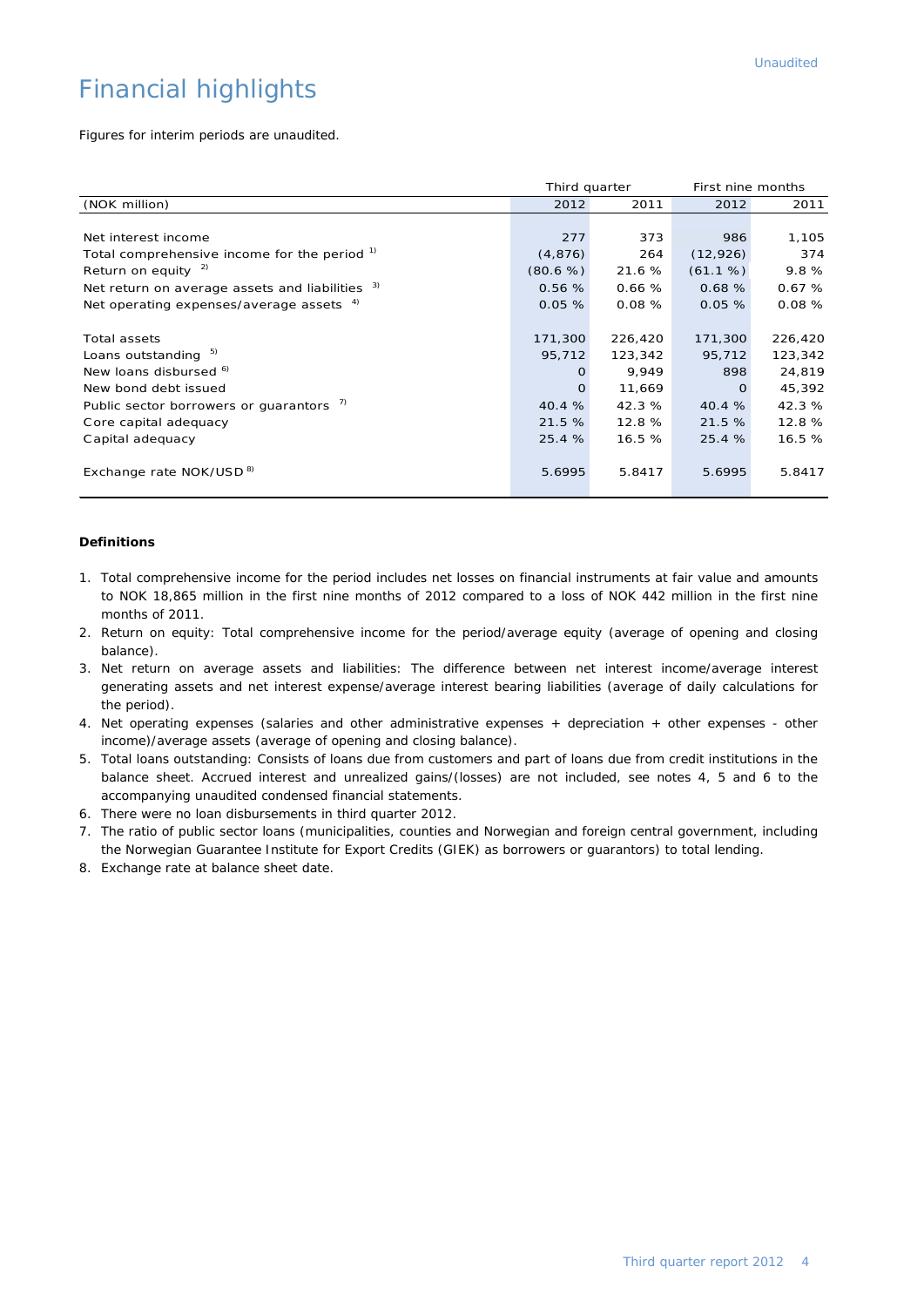# **Highlights**

#### **Third quarter 2012**

Underlying business operations showed continued good performance in the third quarter of 2012. Net interest income was NOK 277 million in the period, compared to NOK 373 million in the third quarter of 2011. The reduction was mainly due to the lower level of interest generating assets in the third quarter of 2012.

Total comprehensive income was negative NOK 4,876 million in the third quarter of 2012. The comparative figure was NOK 264 million in the third quarter of 2011. The decrease was due to unrealized losses on Eksportfinans' own debt (as explained in the section "Results").

Net profit excluding unrealized gains and losses and excluding realized gains/losses hedged by the Portfolio Hedge Agreement (the "**PHA**") (as explained under the section "Results") was NOK 180 million in the third quarter of 2012, compared to NOK 244 million in the corresponding period of 2011.

#### **First nine months 2012**

Net interest income was NOK 986 million in the first nine months of 2012, compared to NOK 1,105 million in the first nine months of 2011.

Total comprehensive income was negative NOK 12,926 million in the first nine months of 2012. The figure was NOK 374 million in the same period of 2011. The lower figure for 2012 was due to unrealized losses on Eksportfinans' own debt (as explained under the section "Results").

Net profit excluding unrealized gains and losses and excluding realized gains/losses hedged by the PHA (as explained under the section "Results") was NOK 650 million in the first nine months of 2012, compared to NOK 678 million in the corresponding period of 2011.

The core capital adequacy ratio at September 30, 2012 was 21.5 percent, which was 8.7 percentage points higher than that at September 30, 2011.

Total assets amounted to NOK 171 billion at September 30, 2012, compared to NOK 226 billion at September 30, 2011 and NOK 214 billion at December 31, 2011. The reduction since year-end was mainly due to the fact that

since November 18, 2011 Eksportfinans has not been providing new loans in the Company's name except with respect to commitments that existed prior to this date.

#### **Regulatory framework**

Eksportfinans is subject to temporary exemptions from the new regulations concerning the calculation of exposures to one single client, which are the same as the prevailing provisions in the European Union under the Capital Requirements Directive (Directive 2006/48/EU). During the exemption periods the Company can continue to use the reporting standards for large exposures that were in effect in 2010. The general exemption is valid until December 31, 2012.

In addition, the Financial Supervisory Authority of Norway ("FSA") has granted extended time limits beyond December 31, 2012 for loans to five specific clients. The exemption periods are specific to each loan and last until the respective loan has reached the regulatory level, as a result of scheduled repayments of principal, between December 31, 2014 and December 31, 2016. The FSA has also requested Eksportfinans to adapt to the statutory requirement as soon as possible, to the extent it is able.

# Export lending

New disbursements were NOK 898 million in the first nine months of 2012 (based on commitments made before November 18, 2011), compared to NOK 24.8 billion in the first nine months of 2011.

The lower volume of new lending in 2012 is a consequence of the government's decision to assume responsibility for the governmentsupported export credit scheme that until recently was managed by Eksportfinans, and the Company's subsequent decision to currently discontinue new lending, except where commitments existed prior to November 18, 2011.

With effect from July 1, 2012, Eksportfinans' agreement with the Norwegian Ministry of Trade and Industry to arrange new CIRR-qualifying loans on behalf of the Ministry expired according to plan. A new state-owned entity, Eksportkreditt Norge AS, has been established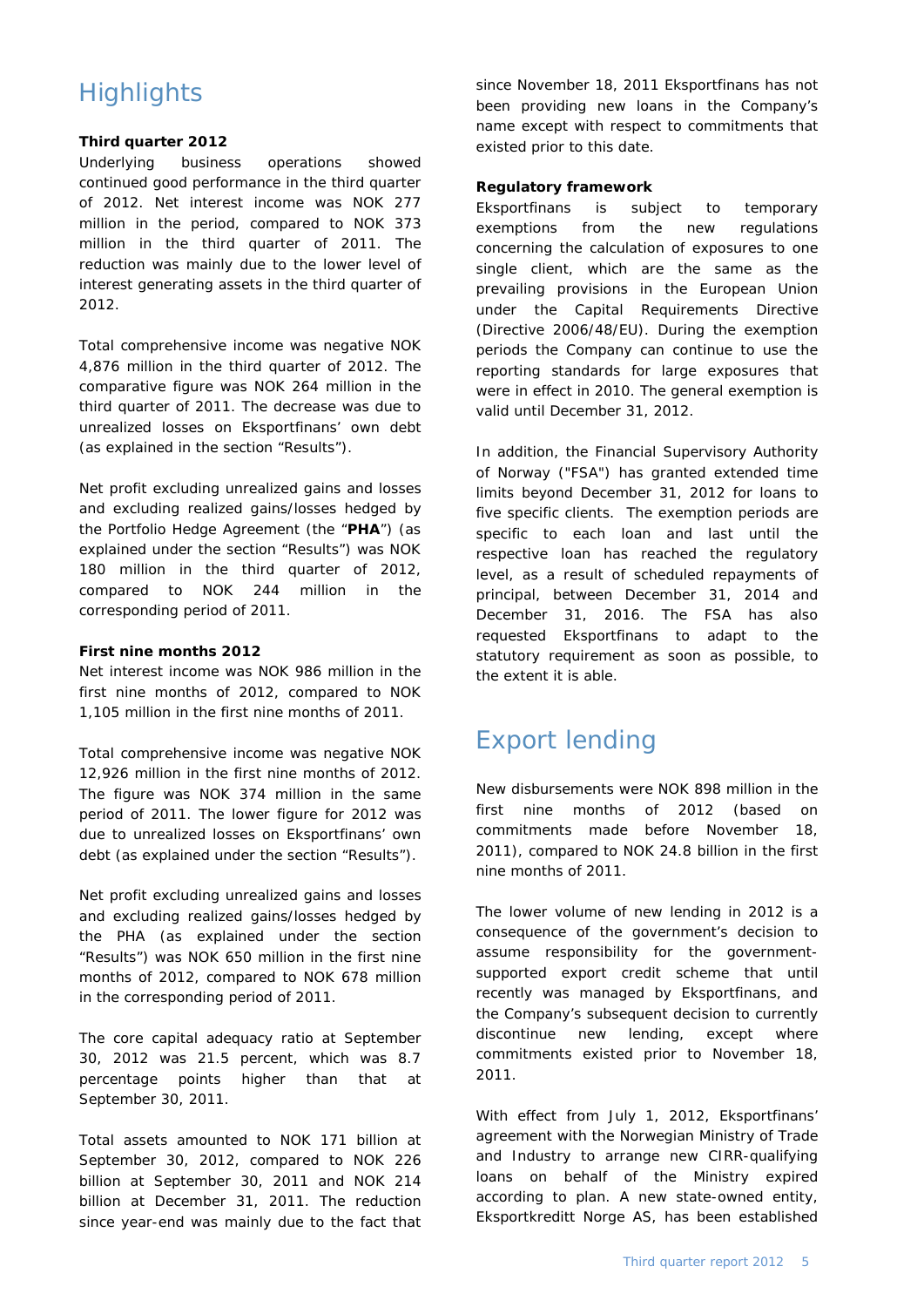to offer government-supported export loans from this date.

The volume of outstanding export loans was NOK 85.7 billion at September 30, 2012 compared to NOK 112.8 billion at September 30, 2011 and NOK 111.3 billion at December 31, 2011.

## Local government lending

Eksportfinans' total involvement in local government lending totaled NOK 10.0 billion at September 30, 2012, compared to NOK 10.5 billion at September 30, 2011 and NOK 10.5 billion at December 31, 2011.

## **Securities**

The total securities portfolio was NOK 44.1 billion at September 30, 2012, compared to NOK 63.0 billion at September, 2011 and NOK 51.9 billion at December 31, 2011. The reduction since year-end was mainly due to maturing investments.

The securities portfolio consists of two different sub-portfolios. The first is subject to a Portfolio Hedge Agreement with Eksportfinans shareholders which has been in place since February 29, 2008 (the **"PHA portfolio"**), and the second is maintained for the purpose of liquidity (referred to herein as the **"liquidity reserve portfolio"**).

The fair value of the PHA portfolio was NOK 15.6 billion at September 30, 2012, compared to NOK 26.1 billion at September 30, 2011 and NOK 23.4 billion at December 31, 2011. The PHA portfolio will largely be run off to maturity. For further information on the PHA see Note 14 to the accompanying unaudited condensed financial statements and the Company's Annual Report on Form 20-F for the fiscal year ended December 31, 2011, (filed with the Securities and Exchange Commission on March 30, 2012

("the **2011 20-F**")).

The fair value of the liquidity reserve portfolio was NOK 28.5 billion at September 30, 2012, compared to NOK 36.9 billion at September 30, 2011 and NOK 28.5 billion at December 31, 2011.

# Funding

According to plan, Eksportfinans did not seek new funding from the markets during the first nine months of 2012.

## **Liquidity**

As at September 30, 2012, the Company has liquidity reserves totaling NOK 48.5 billion, consisting of the liquidity reserve portfolio of NOK 28.5 billion, the part of the PHA portfolio that is not pledged as security of NOK 10.1 billion and cash equivalents of NOK 9.9 billion.

The Company manages liquidity risk both through matching maturities for assets and liabilities and through stress-testing for the short- and medium term. A maturity analysis of financial liabilities based on both contractual and expected maturities is included in note 16 of the accompanying unaudited condensed financial statements.

The table on page 7 shows cumulative liquidity, as measured by short-term liquidity as of September 30, 2012, plus i) the amounts of maturing loans and investments and minus ii) the amounts of maturing bond debt, based on estimated maturities.

For the figures in the table, call and trigger dates as estimated in models are applied in the classification of the maturities. For some bond issues with call and trigger optionalities, the expected maturity is estimated using a sophisticated valuation system.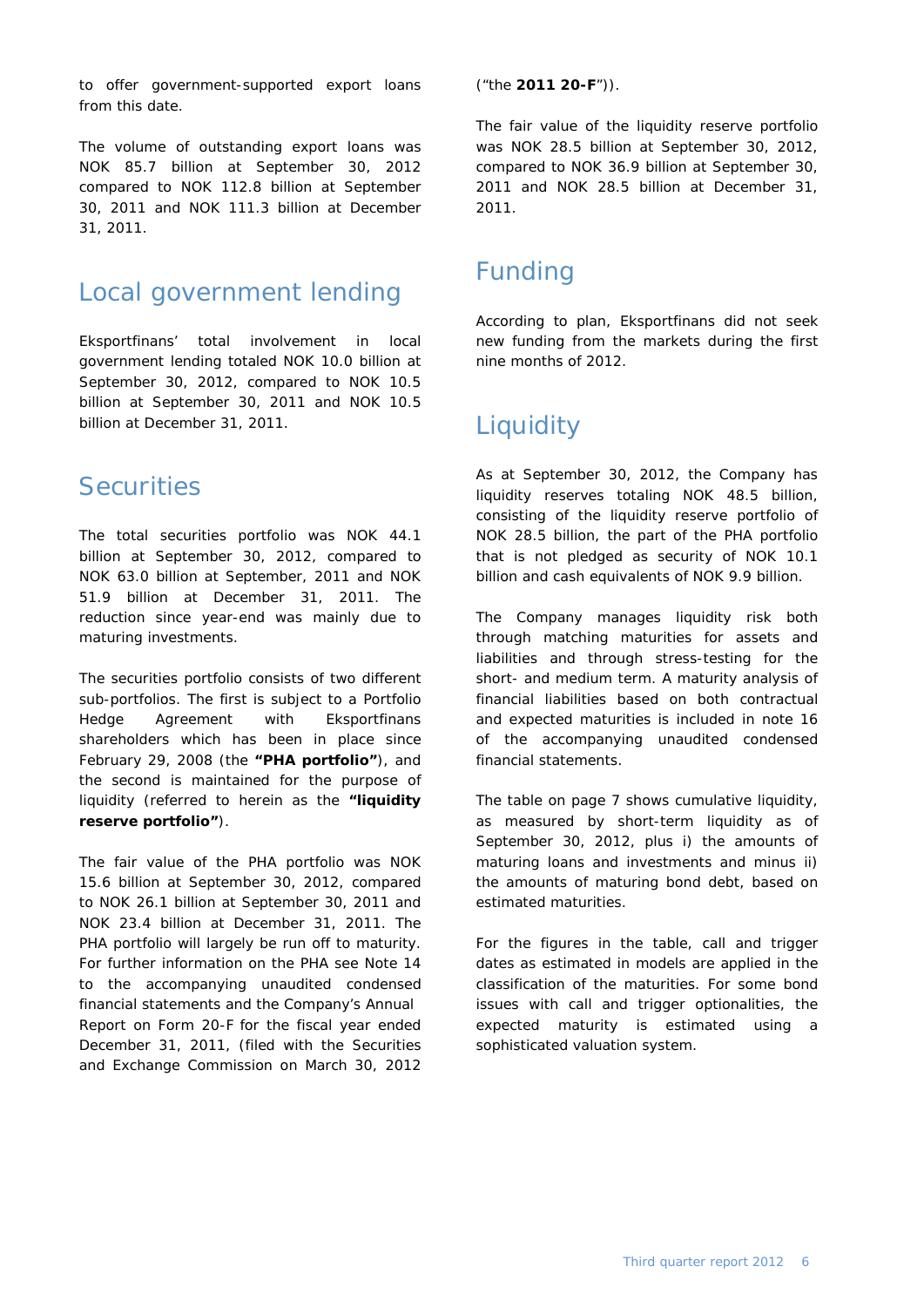|               |                                                                     | Estimated        | Estimated long-term    | Estimated               |
|---------------|---------------------------------------------------------------------|------------------|------------------------|-------------------------|
|               | Estimated long-term                                                 | loan receivables | investments (PHA)      | cumulative              |
| (NOK million) | debt maturing $4)$                                                  | maturing $5$     | maturing <sup>6)</sup> | liquidity $\frac{7}{2}$ |
|               | Short-term liquidity (actual) at September 30, 2012 <sup>1</sup> ): |                  |                        | 36,802                  |
| 2012          | 5,493                                                               | 7,341            | 3,838                  | 42,488                  |
| 2013          | 2)<br>34,159                                                        | 22,397           | 3,065                  | 33,791                  |
| 2014          | 21,569                                                              | 20,853           | 2,306                  | 35,381                  |
| 2015          | 3)<br>25,529                                                        | 13,342           | 609                    | 23,803                  |
| 2016          | 18,534                                                              | 12,846           | 812                    | 18,927                  |
| 2017          | 8,868                                                               | 5,271            | 1,607                  | 16,937                  |
| 2018          | 1,400                                                               | 3,823            | 260                    | 19,620                  |
| 2019          | 2,181                                                               | 4,034            | 543                    | 22,016                  |
| 2020          | 560                                                                 | 2,619            | 190                    | 24,265                  |
| 2021          | 2,203                                                               | 1,215            | 327                    | 23,604                  |
| Thereafter    | 18,147                                                              | 3,191            | 3,568                  | 12,216                  |
| Total         | 138,643                                                             | 96,932           | 17,125                 |                         |

1) Short-term liquidity is comprised of the sum of our Liquidity Reserve Portfolio (at fair value) and deposits

2) Includes the principal of GBP 50 million Capital Contribution Securities, which are redeemable from February 19, 2013

3) Includes the principal of JPY 50 million subordinated debt maturing in 2015. This debt is categorized as supplementary capital (lower tier II) according to the Norwegian capital adequacy regulations

4) Principal amount outstanding of own debt securities. The column includes single- and multi-callable issues. Includes principal cash flows of derivatives economically hedging structured bond debt. For the structured bond debt with call and trigger options, the expected maturity is estimated using a sophisticated valuation system. The actual maturities might differ from these estimations

5) Represents principal amount outstanding of loan receivables

6) Represents principal amount outstanding of investments in the PHA portfolio

7) Represents estimated cumulative liquidity at year-end (calculated as the amount at prior period end minus estimated longterm debt maturing during period plus estimated loans receivable and long-term investments maturing during the period) except for the first row which states the actual liquidity at September 30, 2012

#### **Results**

#### **Net interest income**

Net interest income was NOK 986 million in the first nine months of 2012. This was NOK 119 million lower than for the corresponding period in 2011. The main reason for the lower net interest income in the first nine months of 2012 compared to the first nine months of 2011, was the lower level of interest generating assets.

The net return on average assets and liabilities (see "Financial highlights" on page 4) was 0.68 percent in the first nine months of 2012, compared to 0.67 percent for the corresponding period in 2011.

#### **Net other operating income**

Net other operating income was negative NOK 18,809 million for the first nine months of 2012 compared to negative NOK 440 million in the same period in 2011.

The main reason for this significant change is the large fluctuation in the market prices of Eksportfinans' own debt. These prices fell significantly following the decision by the Norwegian government on November 18, 2011 to establish a state-funded export financing

scheme and the consequent rating downgrades of Eksportfinans. In the first quarter of 2012, the market prices of Eksportfinans' debt increased significantly, whereas the prices in the second quarter decreased, due to the general financial situation in Europe. In the third quarter, these prices have increased again, leading to a large net increase for the first nine months.

These market fluctuations have led to large changes in the fair value of Eksportfinans' own debt. In the first nine months of 2012, unrealized losses on Eksportfinans' own debt amounted to NOK 25,504 million compared to unrealized gains of NOK 3,740 million in the first nine months of 2011 (see note 2 to the accompanying unaudited condensed financial statements). Net of derivatives, this resulted in an unrealized loss of NOK 19,066 million compared to an unrealized loss of NOK 147 million in the first nine months of 2011 (see note 15 to the accompanying unaudited condensed financial statements). The cumulative unrealized gain on Eksportfinans' own debt, net of derivatives, is NOK 23,003 million as of September 30, 2012 compared to a cumulative unrealized gain of NOK 42,070 million as of December 31, 2011.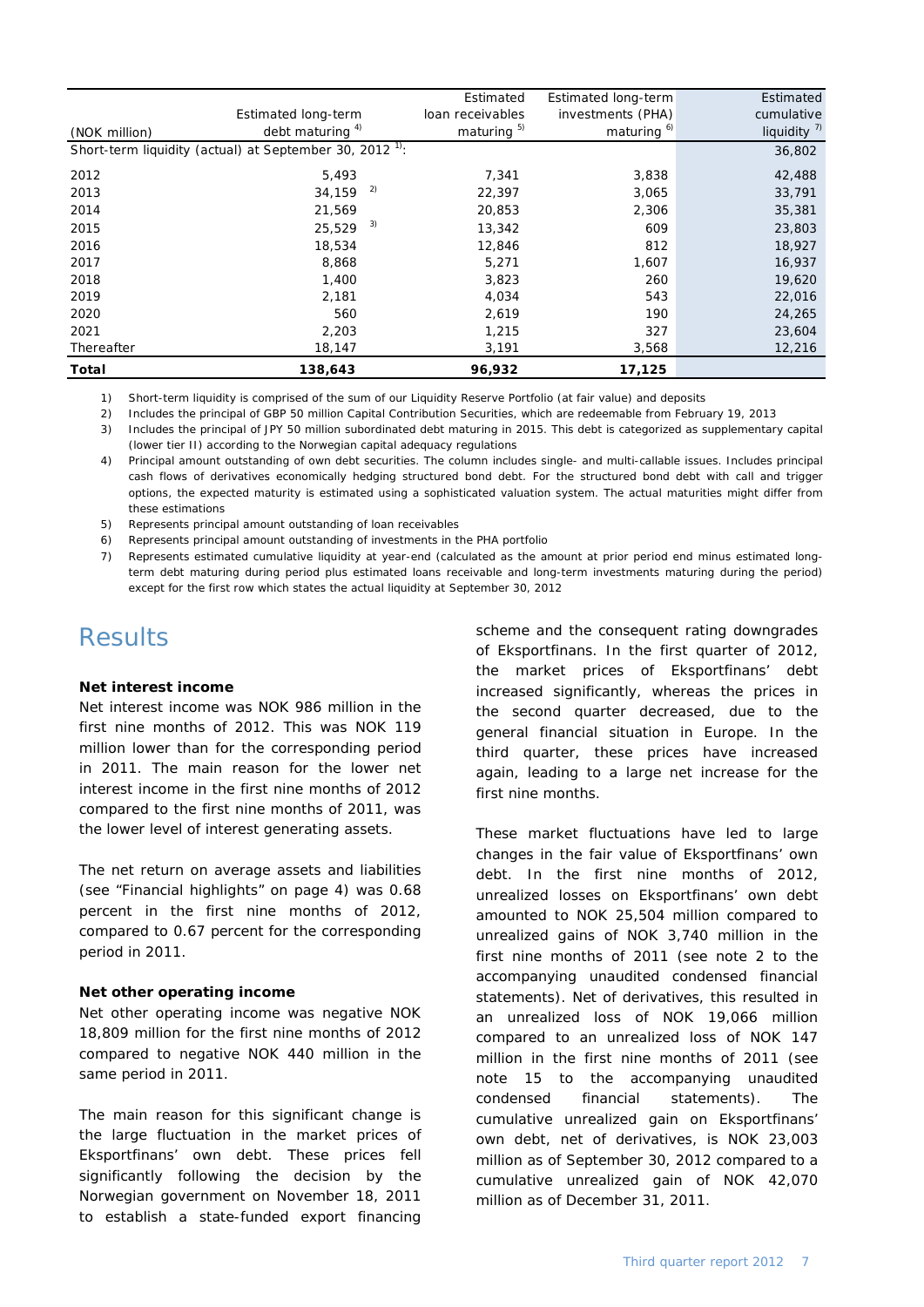These unrealized gains on Eksportfinans' own debt will be reversed as unrealized losses in future periods following any tightening in credit spreads and the passage of time. Capital adequacy will not be affected by this in any material way as changes in fair value caused by movements in credit spreads do not have an impact on total regulatory capital.

In addition to the net unrealized losses on Eksportfinans' own debt of NOK 19,066 million (net of derivatives), net other operating income in the first nine months of 2012 included an unrealized gain on loans, net of derivatives, of NOK 120 million (compared to an unrealized loss of NOK 45 million in the first nine months of 2011), an unrealized gain on bonds under the PHA of NOK 944 million (compared to an unrealized loss of NOK 98 million in the corresponding period in 2011) and an unrealized loss of NOK 985 million on the PHA itself (compared to an unrealized gain of NOK 136 million in the first nine months of 2011). (See notes 2 and 15 to the accompanying unaudited condensed financial statements for the breakdown of these line items).

#### **Total operating expenses**

Total operating expenses amounted to NOK 130 million in the first nine months of 2012, compared to NOK 145 million in the first nine months of 2011. The key ratio of net operating expenses in relation to average assets was 0.05 percent in the first nine months of 2012,

compared to 0.08 percent for the same period in 2011. The reason for this decrease is that the agreement with the Ministry of Trade and Industry (the "**Ministry**") in which Eksportfinans had a mandate to arrange loans on behalf of the Ministry until July 1, 2012 allowed Eksportfinans to be reimbursed for its costs by the Ministry. This fee was booked as Other Income, which is deducted from operating expenses when calculating the key ratio of net operating expenses relative to average assets (see footnote 4 to Financial Highlights).

#### **Profit/(loss) for the period**

Total comprehensive income in the first nine months of 2012 was negative NOK 12,926 million, compared to positive NOK 374 million in the corresponding period of 2011. The decrease was due to the large unrealized losses on Eksportfinans' own debt.

Return on equity was negative 61.1 percent in the first nine months of 2012, compared to positive 9.8 percent in the first nine months of 2011 for the same reason.

The non-IFRS measure of profit excluding unrealized gains and losses on financial instruments and realized losses hedged by the PHA, and the corresponding return on equity, is shown in the table below. These calculations may be of interest to investors because they assess the performance of the underlying business operations without the volatility

|                                                                                                                                                                                          |          | Third quarter | First nine months |       |
|------------------------------------------------------------------------------------------------------------------------------------------------------------------------------------------|----------|---------------|-------------------|-------|
| (NOK million)                                                                                                                                                                            | 2012     | 2011          | 2012              | 2011  |
| Comprehensive income for the period in accordance with IFRS                                                                                                                              | (4,876)  | 264           | (12, 926)         | 374   |
| Net unrealized losses/(gains)                                                                                                                                                            | 7,008    | (42)          | 18,868            | 316   |
| Unrealized gains/(losses) related to Iceland <sup>1)</sup>                                                                                                                               | 15       | 3             | 14                | 12    |
| Realized losses/(gains) hedged by the Porfolio Hedge Agreement <sup>2)</sup>                                                                                                             | $\Omega$ | 11            | (26)              | 93    |
| Tax effect $3$                                                                                                                                                                           | (1,966)  | 8             | (5,280)           | (118) |
| Non-IFRS profit for the period<br>excluding unrealized gains/(losses) on financial instruments<br>and excluding realized losses/(gains) hedged by the PHA                                | 180      | 244           | 650               | 678   |
| Return on equity based on profit<br>for the period excluding unrealized gains/(losses) on financial<br>instruments and excluding realized losses/(gains) hedged by the PHA <sup>4)</sup> | 11.0 %   | 17.5 %        | 13.8 %            | 16.9% |

1. Reversal of previously recognized loss (at exchange rates applicable at September 30, 2012).

2. Securities have been sold with realized gains/losses. These gains and losses are covered by the PHA, and will be settled according to that agreement. Eksportfinans therefore believes it is useful for investors to present this non-IFRS profit figure with such gains/losses excluded due to the economic arrangements under, and the accounting impacts of, the PHA.

3. 28 percent of the items above.

4. Return on equity: Profit for the period/average equity adjusted for proposed not distributed dividends.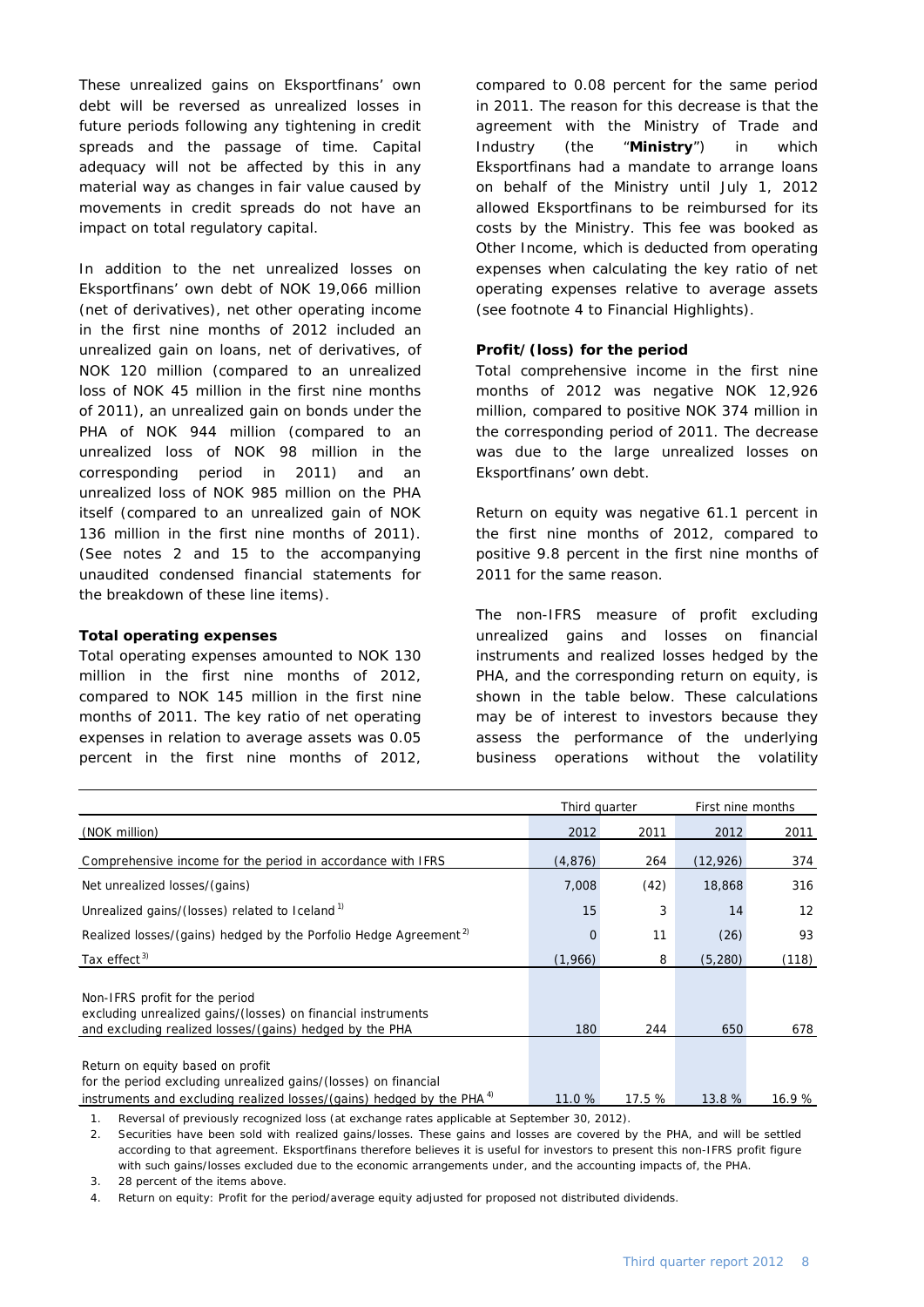caused by fair value fluctuations, including specifically the reversal of previously recognized unrealized gains on Eksportfinans' own debt, and the realized losses on investments which are hedged by the PHA.

Profit excluding unrealized gains and losses and excluding realized losses hedged by the PHA amounted to NOK 650 million in the first nine months of 2012. This was a decrease of NOK 28 million compared to the same period in 2011. The main reason for this decrease is the reduced net interest income.

## Balance sheet

Total assets amounted to NOK 171 billion at September 30, 2012, compared to NOK 226 billion at September 30, 2011 and NOK 214 billion at December 31, 2011. The reduction was mainly due to the limitations on new lending business since November 18, 2011 and repayments on the current loan and securities portfolios.

Loans totalling NOK 1.5 billion have been transferred from Eksportfinans to the Ministry during the first nine months of 2012. These loans are CIRR-qualifying loans that have been partially disbursed on Eksportfinans' accounts before November 18, 2011, and the remaining part has been disbursed on behalf of the Ministry and is on the Ministry's balance sheet. In consideration of the disbursed amount and accrued interest, these partial disbursements made before November 18, 2011 have been transferred to the Ministry at fair value.

Outstanding commercial paper and bond debt was NOK 115 billion at September 30, 2012, compared to NOK 192 billion at September 30, 2011 and NOK 141 billion at December 31, 2011. The main reason for the decrease since year-end was maturing debt.

The capital adequacy ratio was 25.4 percent at September 30, 2012 compared to 16.5 percent at September 30, 2011 and 19.4 percent at December 31, 2011. The core capital adequacy ratio was 21.5 percent at September 30, 2012, compared to 12.8 percent at September 30, 2011 and 16.1 percent at December 31, 2011. The increase in the capital adequacy ratios is mainly due to high core earnings combined with a lower risk-weighted balance.

# Events after the balance sheet date

On October 18, 2012, Oslo Tingrett delivered judgment in favour of Eksportfinans including legal costs in one of the trials versus KLP. For more details regarding the case with KLP, please see note 17.

Eksportfinans has received a purported declaration of default, with possible proceedings, from a holder of the institution's Japanese bonds on November 6, 2012. The sender of the purported declaration is the same investor who sent a similar declaration received by Eksportfinans on December 19, 2011.

Eksportfinans will vigorously resist on the basis that there is no default, and the Company is therefore of the opinion that this declaration is of no affect. This opinion is supported by analysis from external counsel. Eksportfinans has therefore also concluded that such purported declaration does not constitute a cross default under Eksportfinans' other financial obligations.

> Oslo, November 7, 2012 EKSPORTFINANS ASA The Board of Directors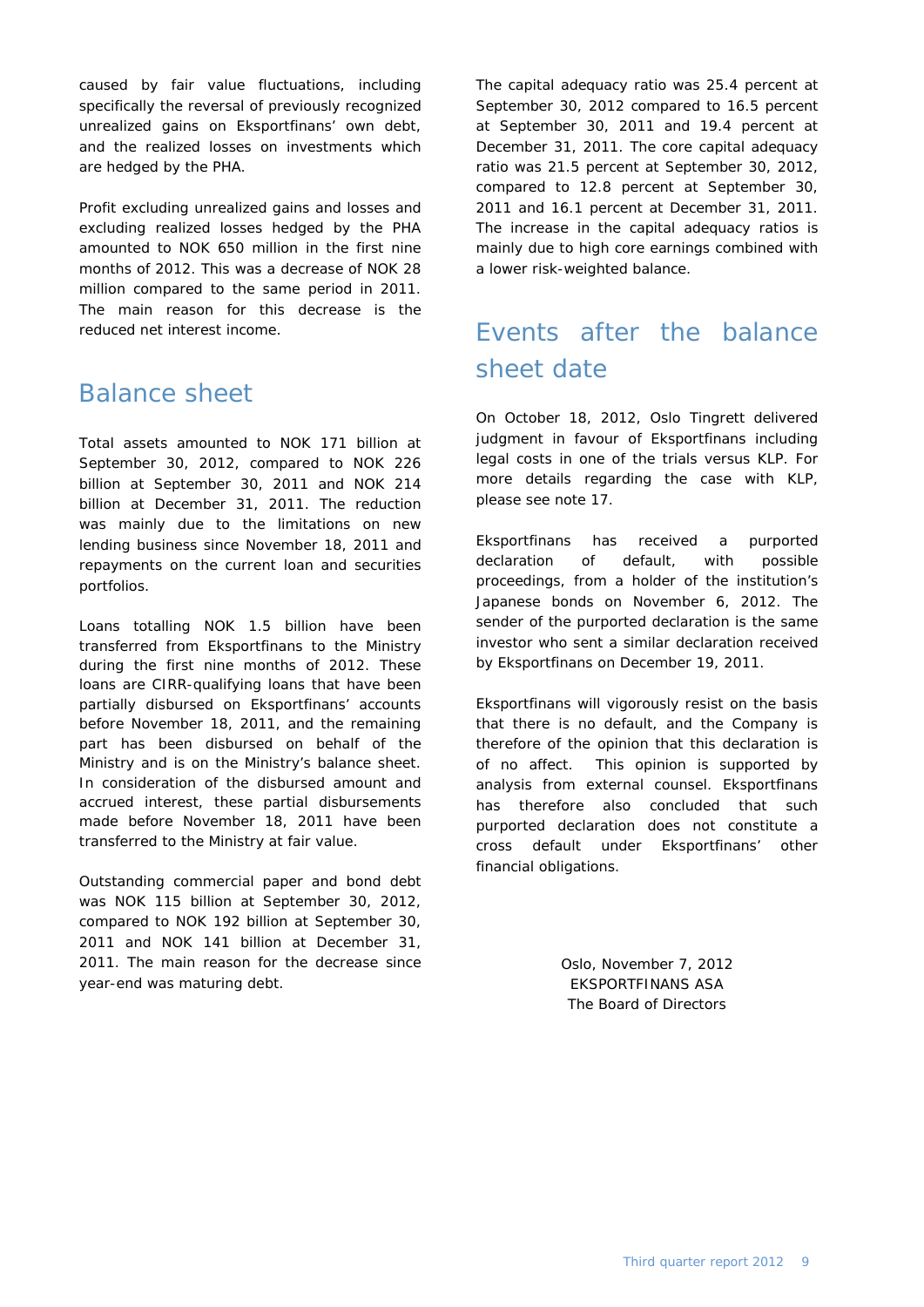# Condensed statement of comprehensive income

Figures for interim periods are unaudited.

|                                                       | Third quarter  |       | First nine months |       |       |
|-------------------------------------------------------|----------------|-------|-------------------|-------|-------|
| (NOK million)                                         | 2012           | 2011  |                   | 2011  | Note  |
| Interest and related income                           | 1,129          | 1,419 | 3,705             | 4,145 |       |
| Interest and related expenses                         | 852            | 1,046 | 2,719             | 3,040 |       |
| Net interest income                                   | 277            | 373   | 986               | 1,105 |       |
| Commissions and                                       |                |       |                   |       |       |
| income related to banking services<br>Commissions and | $\Omega$       | 1     | $\mathbf{0}$      | 1     |       |
| expenses related to banking services                  | 1              | 1     | 3                 | 4     |       |
| Net gains/(losses) on                                 |                |       |                   |       |       |
| financial instruments at fair value                   | (7,026)        | 35    | (18, 865)         | (442) | 2, 15 |
| Other income                                          | 5              | 2     | 59                | 5     |       |
| Net other operating income/ (loss)                    | (7, 022)       | 37    | (18, 809)         | (440) |       |
| <b>Total operating income</b>                         | (6, 745)       | 410   | (17, 823)         | 665   |       |
| Salaries and other administrative expenses            |                |       |                   |       |       |
|                                                       |                |       |                   |       |       |
|                                                       | 21             | 34    | 112               | 122   |       |
| Depreciation                                          | 4              | 5     | 13                | 14    |       |
| Other expenses                                        | $\overline{2}$ | 4     | 5                 | 9     |       |
| <b>Total operating expenses</b>                       | 27             | 43    | 130               | 145   |       |
| Pre-tax operating profit/(loss)                       | (6, 772)       | 367   | (17, 953)         | 520   |       |
| Taxes                                                 | (1,896)        | 103   | (5,027)           | 146   |       |
| Profit/(loss) for the period                          | (4, 876)       | 264   | (12, 926)         | 374   |       |
| Other comprehensive income                            | $\Omega$       | O     | $\mathbf{O}$      | 0     |       |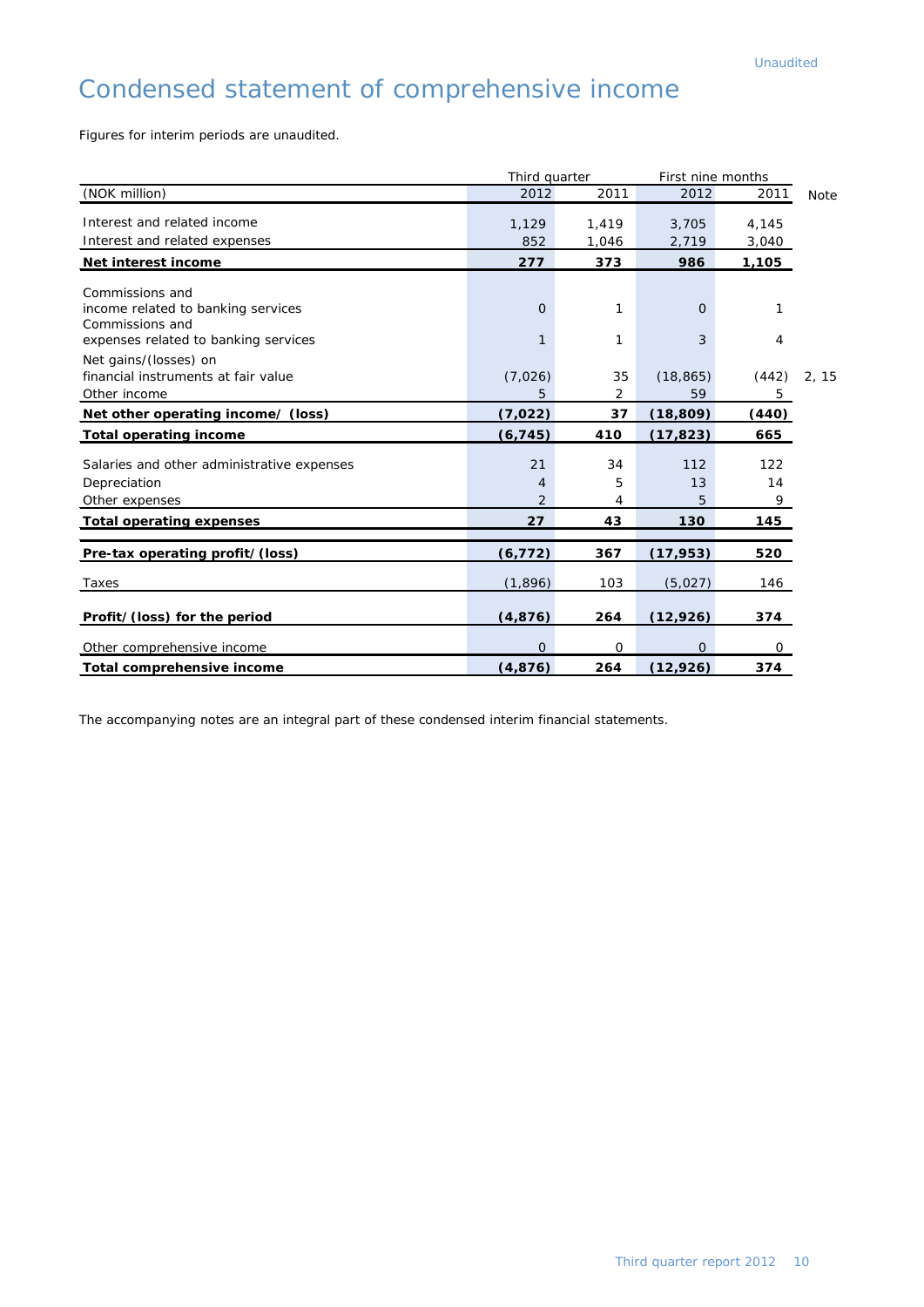# Condensed balance sheet

Interim figures are unaudited.

| (NOK million)                              | 30.09.12       | 31.12.11    | 30.09.11    | Note    |
|--------------------------------------------|----------------|-------------|-------------|---------|
| 1)<br>Loans due from credit institutions   | 28,592         | 40,340      | 39.945      | 4, 6, 7 |
| Loans due from customers <sup>2)</sup>     | 77,421         | 96,541      | 97,065      | 5, 6, 7 |
| <b>Securities</b>                          | 38,598         | 51,909      | 62,967      | 8       |
| Repurchase receivable 3)                   | 5,557          | $\Omega$    | 0           |         |
| <b>Financial derivatives</b>               | 14,193         | 19,446      | 21,788      |         |
| Deferred tax asset                         | $\overline{O}$ | $\mathbf 0$ | 131         |         |
| Intangible assets                          | 10             | 16          | 19          |         |
| Fixed assets and investment property       | 201            | 210         | 205         | 9       |
| Other assets                               | 6,728          | 5,467       | 4,300       | 10      |
| <b>Total assets</b>                        | 171,300        | 213,929     | 226,420     |         |
|                                            |                |             |             |         |
| Deposits by credit institutions            | 4,472          | 1           | $\mathbf 0$ |         |
| Borrowings through the issue of securities | 115,084        | 141,489     | 192,158     | 11      |
| <b>Financial derivatives</b>               | 12,450         | 13,870      | 15,660      |         |
| Deferred tax liabilities                   | 6,060          | 11,343      | 533         |         |
| Taxes payable                              | 256            | 295         | 0           |         |
| Other liabilities                          | 9,633          | 10,722      | 11,264      | 12      |
| Accrued expenses and provisions            | 115            | 128         | 110         |         |
| Subordinated debt                          | 1,117          | 1,039       | 1,233       |         |
| Capital contribution securities            | 346            | 348         | 432         |         |
| <b>Total liabilities</b>                   | 149,533        | 179,235     | 221,390     |         |
|                                            |                |             |             |         |
| Share capital                              | 2,771          | 2,771       | 2,771       |         |
| Share premium reserve                      | 177            | 177         | 177         |         |
| Reserve for unrealized gains               | 29,362         | 29,363      | 71          |         |
| Other equity                               | 2,383          | 2,383       | 1,637       |         |
| Comprehensive income                       | (12, 926)      | 0           | 374         |         |
| Total shareholders' equity                 | 21,767         | 34,694      | 5,030       |         |
| Total liabilities and shareholders' equity | 171,300        | 213,929     | 226,420     |         |

1) Of NOK 28,592 million at September 30, 2012, NOK 28,379 million is measured at fair value through profit or loss and NOK 213 million is measured at amortized cost. Of NOK 40,340 million at December 31, 2011, NOK 39,951 million is measured at fair value through profit and loss and NOK 389 million is measured at amortized cost. Of NOK 39,945 million at September 30, 2011, NOK 39,745 million is measured at fair value through profit or loss and NOK 200 million is measured at amortized cost.

2) Of NOK 77,421 million at September 30, 2012, NOK 47,284 million is measured at fair value through profit or loss and NOK 30,137 million is measured at amortized cost. Of NOK 96,541 million at December 31, 2011, NOK 61,416 million is measured at fair value through profit or loss and NOK 35,125 million is measured at amortized cost. Of NOK 97,065 million at September 30, 2011, NOK 60,291 million is measured at fair value through profit or loss and NOK 36,774 million is measured at amortized cost.

3) Securities posted as collateral for a loan from one of the owner banks. See note 14 for details.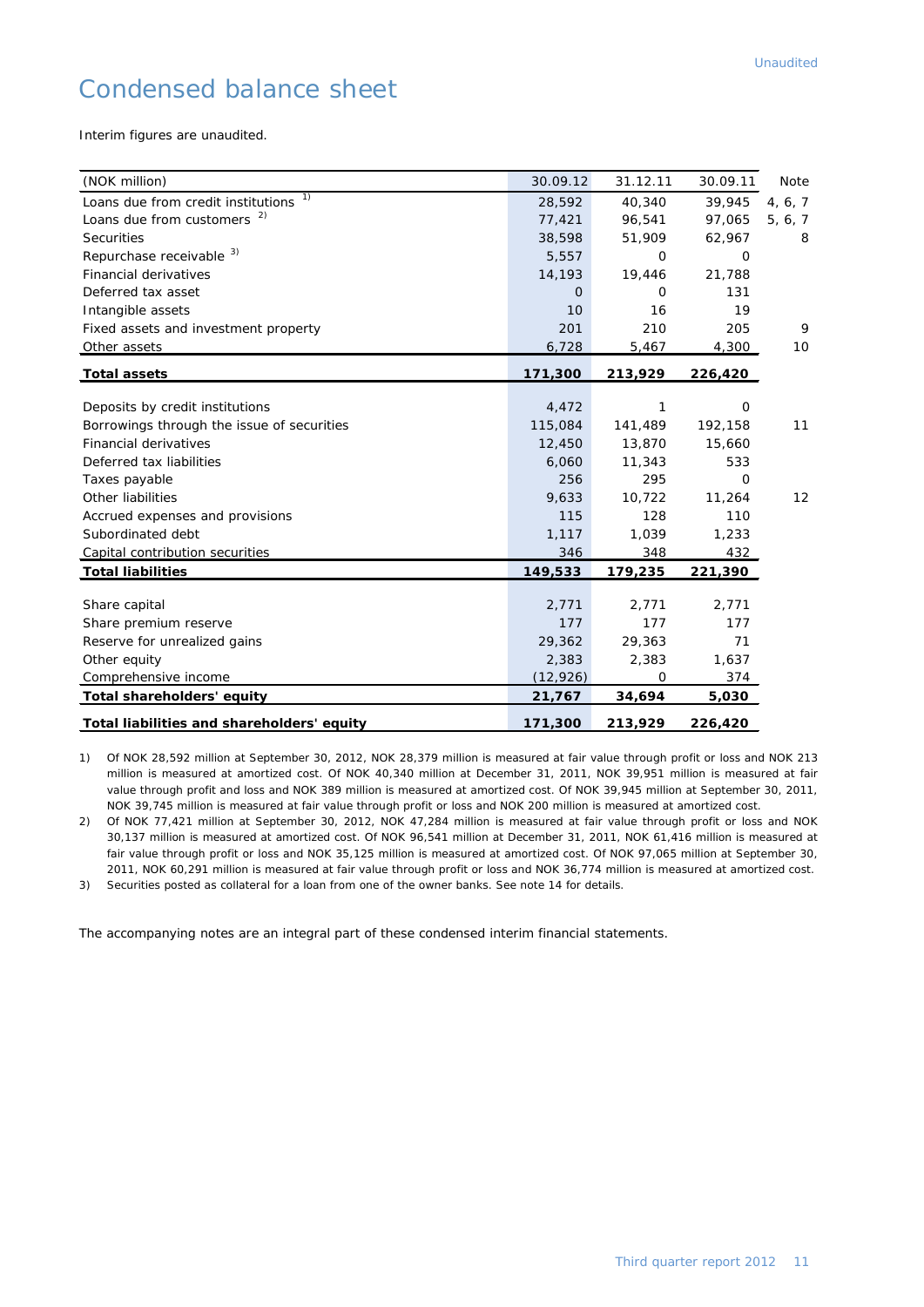# Condensed statement of changes in equity

Figures for interim periods are unaudited.

| (NOK million)                                | Share<br>capital $^{1)}$ | Share<br>premium<br>reserve $1$ | Reserve<br>unrealized<br>gains $1, 2$ | Other<br>equity $2$ | Compre-<br>hensive<br>income $3$ ) | Total<br>equity |
|----------------------------------------------|--------------------------|---------------------------------|---------------------------------------|---------------------|------------------------------------|-----------------|
| Equity at January 1, 2012                    | 2,771                    | 177                             | 29,363                                | 2,384               | 0                                  | 34,695          |
| Total comprehensive<br>income for the period | $\Omega$                 | $\Omega$                        | O                                     | $\Omega$            | (12,926)                           | (12, 926)       |
| Equity at September 30, 2012                 | 2,771                    | 177                             | 29,363                                | 2,384               | (12, 926)                          | 21,768          |
| Equity at January 1, 2011                    | 2.771                    | 177                             | 71                                    | 2,137               | $\mathbf 0$                        | 5,156           |
| Dividends paid<br>Total comprehensive        | O                        | 0                               | 0                                     | (500)               | 0                                  | (500)           |
| income for the period                        | $\Omega$                 | 0                               | 0                                     | 0                   | 374                                | 374             |
| Equity at September 30, 2011                 | 2,771                    | 177                             | 71                                    | 1.637               | 374                                | 5,030           |

1) Restricted equity that cannot be paid out to the owners without a shareholder resolution to reduce the share capital in accordance with the Public Limited Companies Act under Norwegian law.

2) The allocation of income for the period between the reserve for unrealized gains and other equity is performed at year-end. Preliminary calculations based on the condensed interim financial statements as of September 30, 2012.

3) The allocation of income for the period between the reserve for unrealized gains and other show that if the allocation was performed at this date, it would have reduced the reserve for unrealized gains by NOK 13,681 million and increased other equity by NOK 755 million. The closing balances would have been NOK 15,682 million for the reserve for unrealized gains, and NOK 3,139 million for other equity.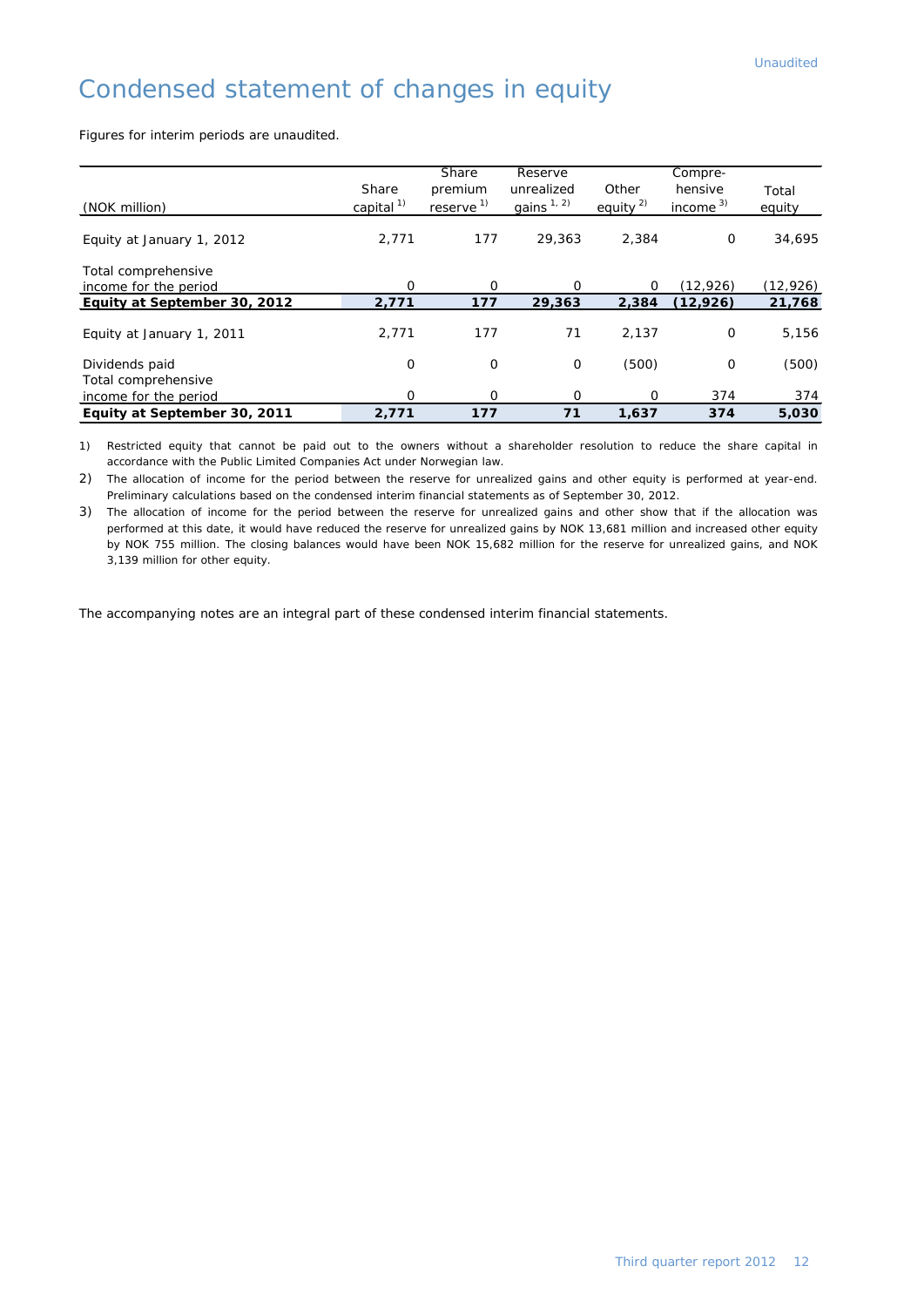# Condensed cash flow statement

Figures for interim periods are unaudited.

|                                                                     | First nine months |           |
|---------------------------------------------------------------------|-------------------|-----------|
| (NOK million)                                                       | 2012              | 2011      |
| Pre-tax operating profit/(loss)                                     |                   |           |
| from continuing operations                                          | (17, 953)         | 520       |
| Provided by operating activities:                                   |                   |           |
| Accrual of contribution from the Norwegian government               | (269)             | (277)     |
| Unrealized losses (gains)                                           |                   |           |
| on financial instruments at fair value through profit or loss       | 18,868            | 316       |
| Realized losses on financial instruments                            |                   |           |
| at fair value through profit or loss [non-cash items]               | 9                 | 27        |
| Depreciation                                                        | 13                | 14        |
| Disbursement of loans                                               | (898)             | (24, 819) |
| Principal collected on loans                                        | 23,773            | 24,080    |
| Purchase of financial investments (trading)                         | (29, 131)         | (35,606)  |
|                                                                     |                   |           |
| Proceeds from sale or redemption of financial investments (trading) | 32,082            | 34,175    |
| Contribution paid by the Norwegian government                       | 405               | 382       |
| Taxes paid                                                          | (295)             | (74)      |
| Changes in:                                                         |                   |           |
| Accrued interest receivable                                         | 227               | (13, 261) |
| Other receivables                                                   | (1,642)           | (568)     |
| Accrued expenses and other liabilities                              | (754)             | 17,187    |
| Net cash flow from operating activities                             | 24,435            | 2,096     |
| Purchase of financial investments                                   | (3, 577)          | (5, 267)  |
| Proceeds from sale or redemption of financial investments           | 6,378             | 10,367    |
| Net cashflow from financial derivatives                             | 5,286             | (4, 711)  |
| Purchases of fixed assets                                           | (3)               | (14)      |
| Net proceeds from sales of fixed assets                             | $\overline{2}$    |           |
| Net cash flow from investing activities                             | 8,086             | 375       |
|                                                                     |                   |           |
| Change in debt to credit institutions                               | 4,420             | (46)      |
| Net proceeds from issuance of commercial paper debt                 | 0                 | 166,259   |
| Repayments of commercial paper debt                                 | (5, 488)          | (161,980) |
| Net proceeds from issuance of bond debt                             | O                 | 45,392    |
| Principal payments on bond debt                                     | (36, 400)         | (43, 766) |
| Repayments of subordinated debt                                     | O                 | (438)     |
| Dividends paid                                                      | O                 | (500)     |
| Net cash flow from financing activities                             | (37, 468)         | 4,921     |
| Net change in cash and cash equivalents"                            | (4, 947)          | 7,392     |
| Cash and cash equivalents at beginning of period                    | 13,403            | 3.932     |
| Effect of exchange rates on cash and cash equivalents               | (614)             | $\Omega$  |
| Cash and cash equivalents <sup>*</sup> at end of period             | 7,842             | 11,324    |

\*) Cash equivalents are defined as bank deposits with maturity less than 3 months.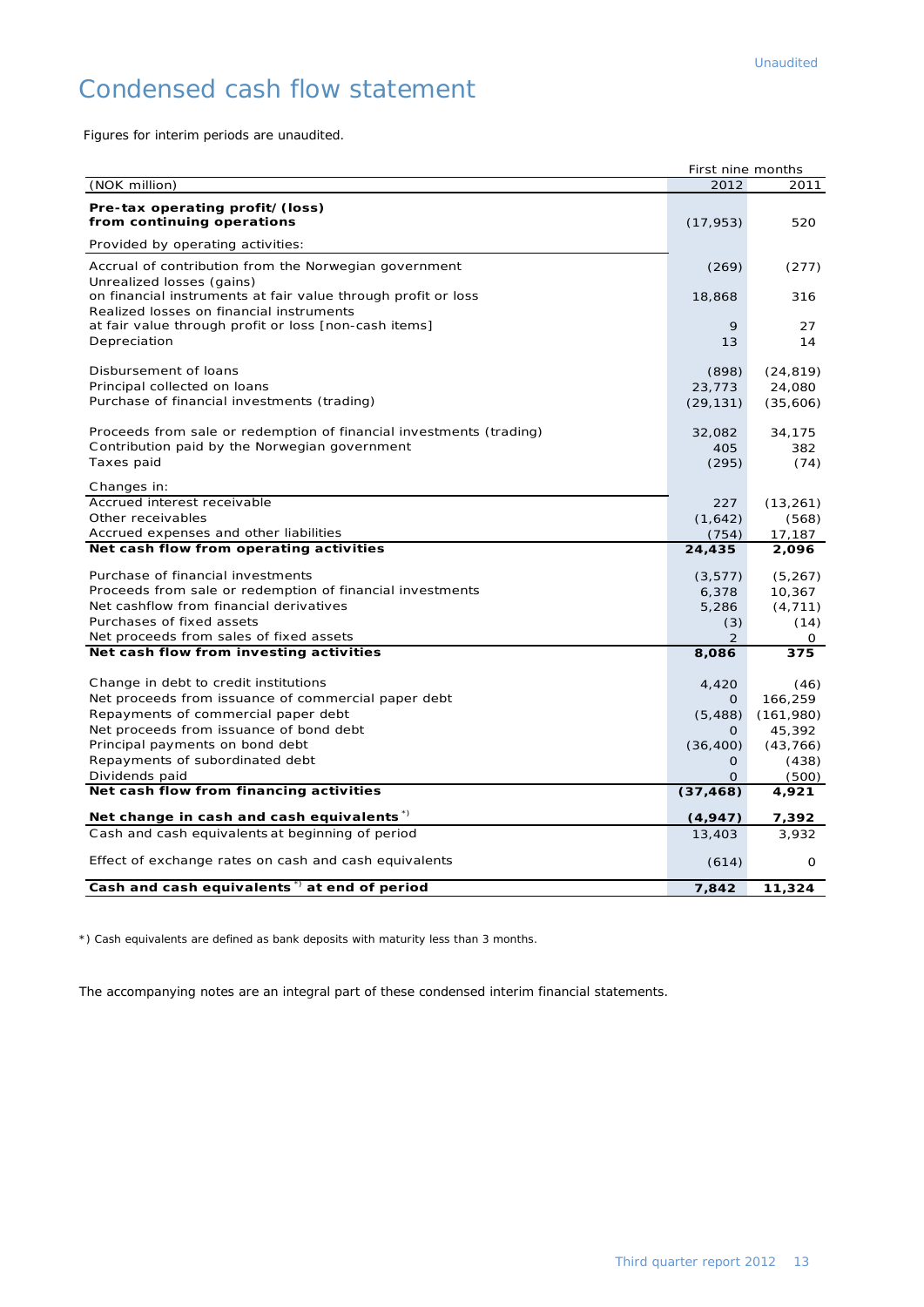## Notes to the accounts

#### 1. Accounting policies

Eksportfinans' third quarter condensed interim financial statements have been presented in accordance with International Financial Reporting Standards – (**IFRS**), in line with both IFRS as adopted by the European Union (**EU**) and IFRS as issued by the International Accounting Standards Board (**IASB**). The condensed interim financial statements have been prepared in accordance with IAS 34, Interim Financial Reporting.

The accounting policies and methods of computation applied in the preparation of these condensed interim financial statements are the same as those applied in Eksportfinans' annual financial statements of 2011. Those financial statements were approved for issue by the Board of Directors on March 1, 2012 and included in the Company's Annual Report on Form 20-F for the year-end December 31, 2011. These policies have been consistently applied to all the periods presented.

Figures for interim periods are unaudited.

#### 2. Net gains/(losses) on financial instruments at fair value

#### **Net realized and unrealized gains/(losses) on financial instruments at fair value**

|                                                               | Third quarter |          | First nine months |          |
|---------------------------------------------------------------|---------------|----------|-------------------|----------|
| (NOK million)                                                 | 2012          | 2011     | 2012              | 2011     |
| Securities held for trading                                   | 5             | 1        | 34                | $\Omega$ |
| Securities designated as at fair value at initial recognition | $\Omega$      | (15)     | 26                | (97)     |
| <b>Financial derivatives</b>                                  | (23)          | (13)     | (55)              | (70)     |
| Other financial instruments at fair value                     | $\Omega$      | 21       | (2)               | 41       |
| Net realized gains/(losses)                                   | (18)          | (6)      | 3                 | (126)    |
|                                                               |               |          |                   |          |
| Loans and receivables                                         | 44            | (31)     | 136               | 51       |
| Securities <sup>1)</sup>                                      | 533           | (491)    | 994               | (239)    |
| Financial derivatives <sup>2)</sup>                           | 465           | (4, 319) | 5,512             | (3,852)  |
| Commercial paper debt 3) 4)                                   | $\circ$       |          | (1)               | 2        |
| Bond debt <sup>3) 4)</sup>                                    | (8,014)       | 4,838    | (25, 397)         | 3,690    |
| Subordinated debt and capital contribution securities 3) 4)   | (32)          | 58       | (105)             | 48       |
| Other                                                         | (4)           | (15)     | (7)               | (16)     |
| Net unrealized gains/(losses)                                 | (7,008)       | 41       | (18, 868)         | (316)    |
|                                                               |               |          |                   |          |
| Net realized and unrealized gains/(losses)                    | (7,026)       | 35       | (18, 865)         | (442)    |

1) Net unrealized gains/(losses) on securities

|                                                               | Third quarter |       | First nine months |       |
|---------------------------------------------------------------|---------------|-------|-------------------|-------|
| (NOK million)                                                 | 2012          | 2011  | 2012              | 2011  |
| Securities held for trading                                   | 442           | (477) | 826               | (376) |
| Securities designated as at fair value at initial recognition | 91            | (14)  | 168               | 137   |
| Total                                                         | 533           | (491) | 994               | (239) |

2) The Portfolio Hedge Agreement entered into in March 2008, further described in note 14 of this report, is included with a loss of NOK 985 million as of September 30, 2012 and a gain of NOK 136 million as of September 30, 2011.

3) In the first nine months of 2012, Eksportfinans had an unrealized loss of NOK 25,504 million (gain of NOK 3,740 million in the corresponding period of 2011) on its own debt. Net of derivatives this amount is an unrealized loss of NOK 19,066 million (loss of NOK 147 million in the same period of 2011).

4) In the first nine months of 2012, Eksportfinans had an unrealized loss of NOK 8,238 million of financial liabilities classified as level 2 in the fair value hierarchy (loss of NOK 1,160 million in the corresponding period of 2011). Of financial liabilities classified as level 3 in the fair value hierarchy, Eksportfinans had a loss of NOK 17,266 million (gain of NOK 4,900 million in the same period of 2011).

See note 15 for a presentation of the above table including effects from economic hedging.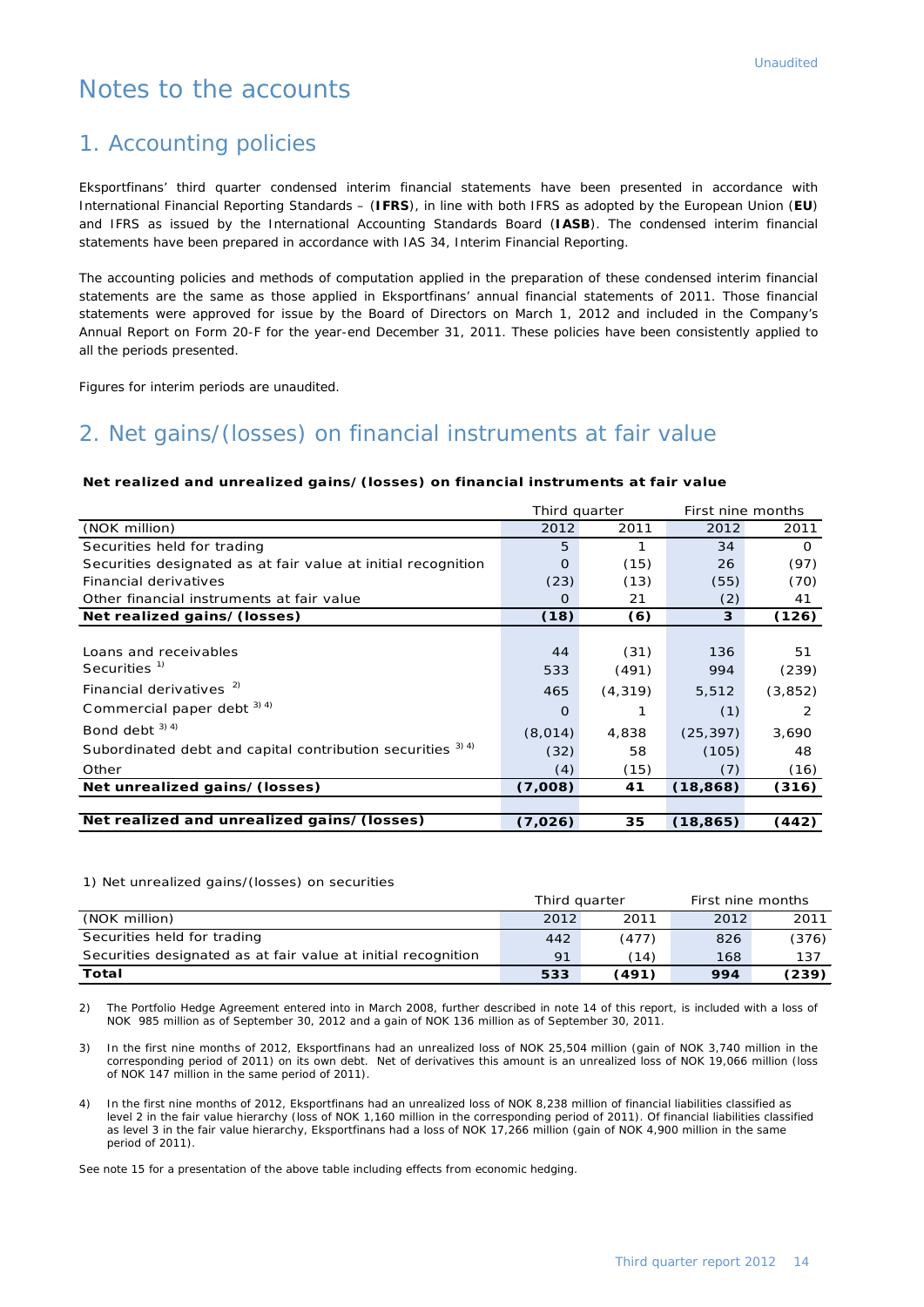## 3. Capital adequacy

Capital adequacy is calculated in accordance with the Basel II regulations in force from the Financial Supervisory Authority of Norway. The Company has adopted the standardized approach to capital requirements. For the Company, this implies that the difference in risk-weighted value between the Basel I and II regulations is mainly due to operational risk. The capital adequacy minimum requirement is 8 percent of total risk-weighted value.

#### **Risk-weighted assets and off-balance sheet items**

| (NOK million)             | 30.09.2012  |          | 31.12.2011  |          | 30.09.2011  |          |
|---------------------------|-------------|----------|-------------|----------|-------------|----------|
|                           |             | Risk-    |             | Risk-    |             | Risk-    |
|                           | <b>Book</b> | weighted | <b>Book</b> | weighted | <b>Book</b> | weighted |
|                           | value       | value    | value       | value    | value       | value    |
| Total assets              | 171,300     | 21,515   | 213.929     | 26,933   | 226,420     | 28,324   |
| Off-balance sheet items   |             | 155      |             | 304      |             | 360      |
| Operational risk          |             | 2,424    |             | 2.424    |             | 2,577    |
| Total currency risk       |             |          |             |          |             |          |
| Total risk-weighted value |             | 24.094   |             | 29,661   |             | 31,261   |

#### **The Company's eligible regulatory capital**

| (NOK million                           |            |       |            |        |            |           |
|----------------------------------------|------------|-------|------------|--------|------------|-----------|
| and in percent of risk-weighted value) | 30.09.2012 |       | 31.12.2011 |        | 30.09.2011 |           |
| Core capital <sup>1)</sup>             | 5.189      | 21.5% | 4.786      | 16.1 % | 3.987      | 12.8 %    |
| Additional capital <sup>2)</sup>       | 927        | 3.8%  | 975        | 3.3%   | 1,186      | 3.8%      |
| Total regulatory capital               | 6.116      | 25.4% | 5.761      | 19.4%  | 5.173      | $16.5 \%$ |

1) Includes share capital, other equity, elements of capital contribution securities and other deductions and additions in accordance with the Norwegian capital adequacy regulations.

2) Includes subordinated debt, the elements of capital contribution securities not included in core capital and other deductions/additions in accordance with the Norwegian capital adequacy regulations.

## 4. Loans due from credit institutions

| (NOK million)                                                                  | 30.09.12 | 31.12.11 | 30.09.11 |
|--------------------------------------------------------------------------------|----------|----------|----------|
| Cash equivalents <sup>1)</sup>                                                 | 7,842    | 13,403   | 11,324   |
| Other bank deposits and claims on banks<br>Loans to other credit institutions, | 2.103    | 1,300    | 2,019    |
| nominal amount (also included in note 6) $^{2}$                                | 19,106   | 26.252   | 27,215   |
| Accrued interest and adjustment to fair value on loans                         | (459)    | (615)    | (613)    |
| <b>Total</b>                                                                   | 28,592   | 40,340   | 39,945   |

1) Cash equivalents are defined as bank deposits with maturity of less than 3 months.

2) The Company has acquired certain loan agreements from banks for which the selling bank provides a repayment guarantee, therefore retaining the credit risk of the loans. Under IFRS these loans are classified as loans to credit institutions. Of the loans to credit institutions these loans amounted to NOK 9,356 million at September 30, 2012 and NOK 13,977 million at December 31, 2011.

## 5. Loans due from customers

| (NOK million)                                          | 30.09.12 | 31.12.11 | 30.09.11 |
|--------------------------------------------------------|----------|----------|----------|
| Loans due from customers,                              |          |          |          |
| nominal amount (also included in note 6)               | 76,606   | 95.555   | 96.127   |
| Accrued interest and adjustment to fair value on loans | 815      | 986      | 938      |
| Total                                                  | 77.421   | 96.541   | 97,065   |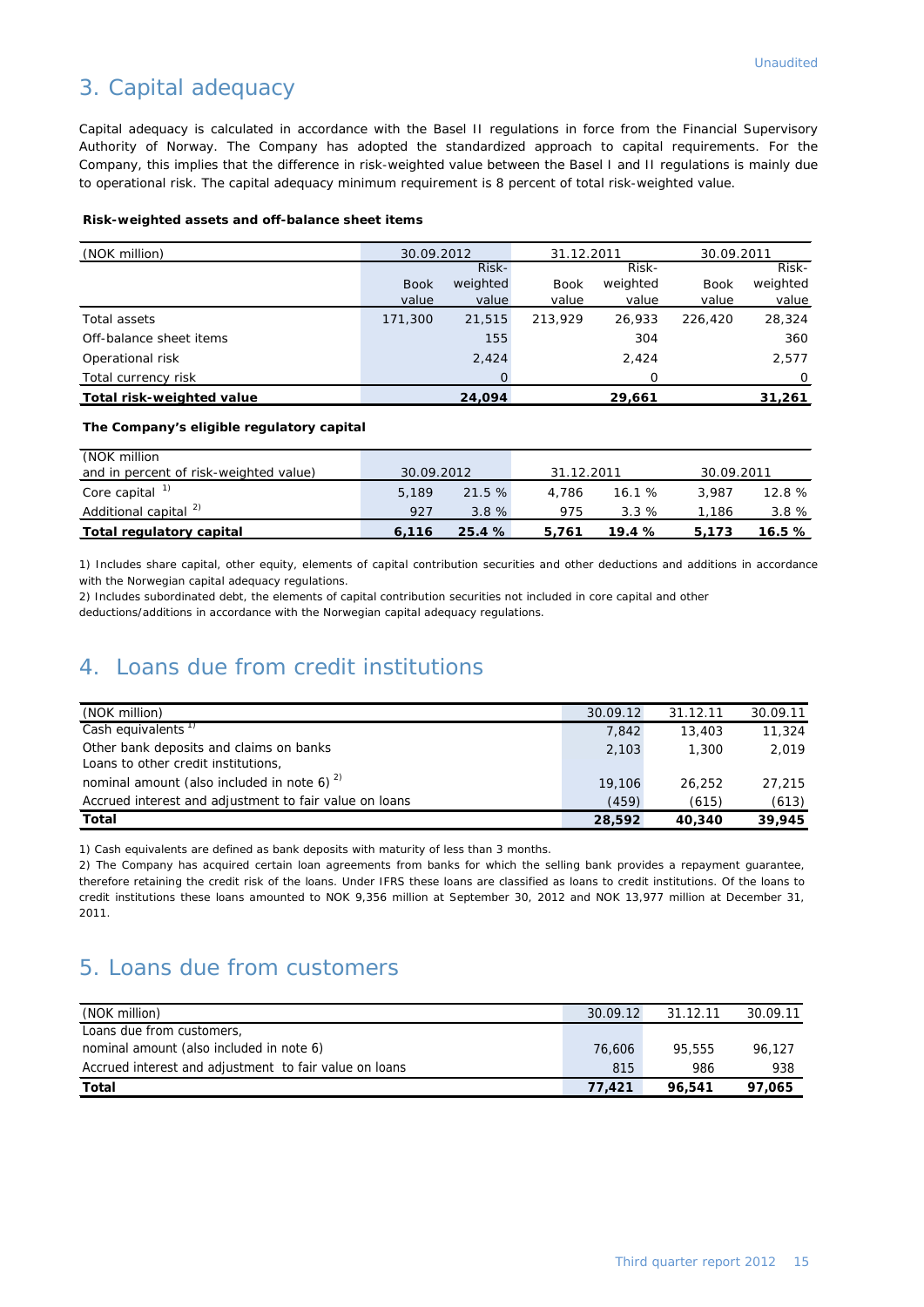## 6. Total loans due from credit institutions and customers

Nominal amounts related to loans due from credit institutions and customers, respectively, from the two previous tables are included in the following analysis.

| (NOK million)                                        | 30.09.12 | 31.12.11 | 30.09.11 |
|------------------------------------------------------|----------|----------|----------|
| Loan to KLP Kreditt AS                               | $\Omega$ | O        | $\Omega$ |
| Loans due from other credit institutions             | 19,106   | 26,252   | 27,215   |
| Loans due from credit institutions                   | 19,106   | 26,252   | 27,215   |
| Loans due from customers                             | 76,606   | 95,555   | 96,127   |
| <b>Total nominal amount</b>                          | 95,712   | 121,807  | 123,342  |
|                                                      |          |          |          |
| Commercial loans                                     | 66,039   | 87,208   | 87,041   |
| Government-supported loans                           | 29,673   | 34,599   | 36,301   |
| <b>Total nominal amount</b>                          | 95,712   | 121,807  | 123,342  |
|                                                      |          |          |          |
|                                                      |          |          |          |
| Capital goods                                        | 23,588   | 33,991   | 37,572   |
| Ships                                                | 39,299   | 44,989   | 49,240   |
| Export-related and international activities *)       | 22,804   | 32,318   | 26,011   |
| Direct loans to Norwegian local government sector    | 5,263    | 5,653    | 5,671    |
| Municipal-related loans to other credit institutions | 4,723    | 4,798    | 4,798    |
| Loans to employees                                   | 35       | 58       | 50       |

\*) Export-related and international activities consist of loans to the following categories of borrowers:

| (NOK million)               | 30.09.12 | 31.12.11 | 30.09.11 |
|-----------------------------|----------|----------|----------|
| Banking and finance         | 5,967    | 6,938    | 7,515    |
| Renewable energy            | 5,494    | 5.494    | 2,550    |
| Aviation and shipping       | 4,545    | 5,233    | 1,507    |
| Consumer goods              | 2,286    | 5,375    | 4,914    |
| Infrastructure              | 1,337    | 1,060    | 1,222    |
| Real estate management      | 1.271    | 5.063    | 5,084    |
| Oil and gas                 | 1,252    | 2.491    | 2,549    |
| Environment                 | 650      | 661      | 666      |
| Other categories            |          | 3        | 4        |
| <b>Total nominal amount</b> | 22,804   | 32,318   | 26,011   |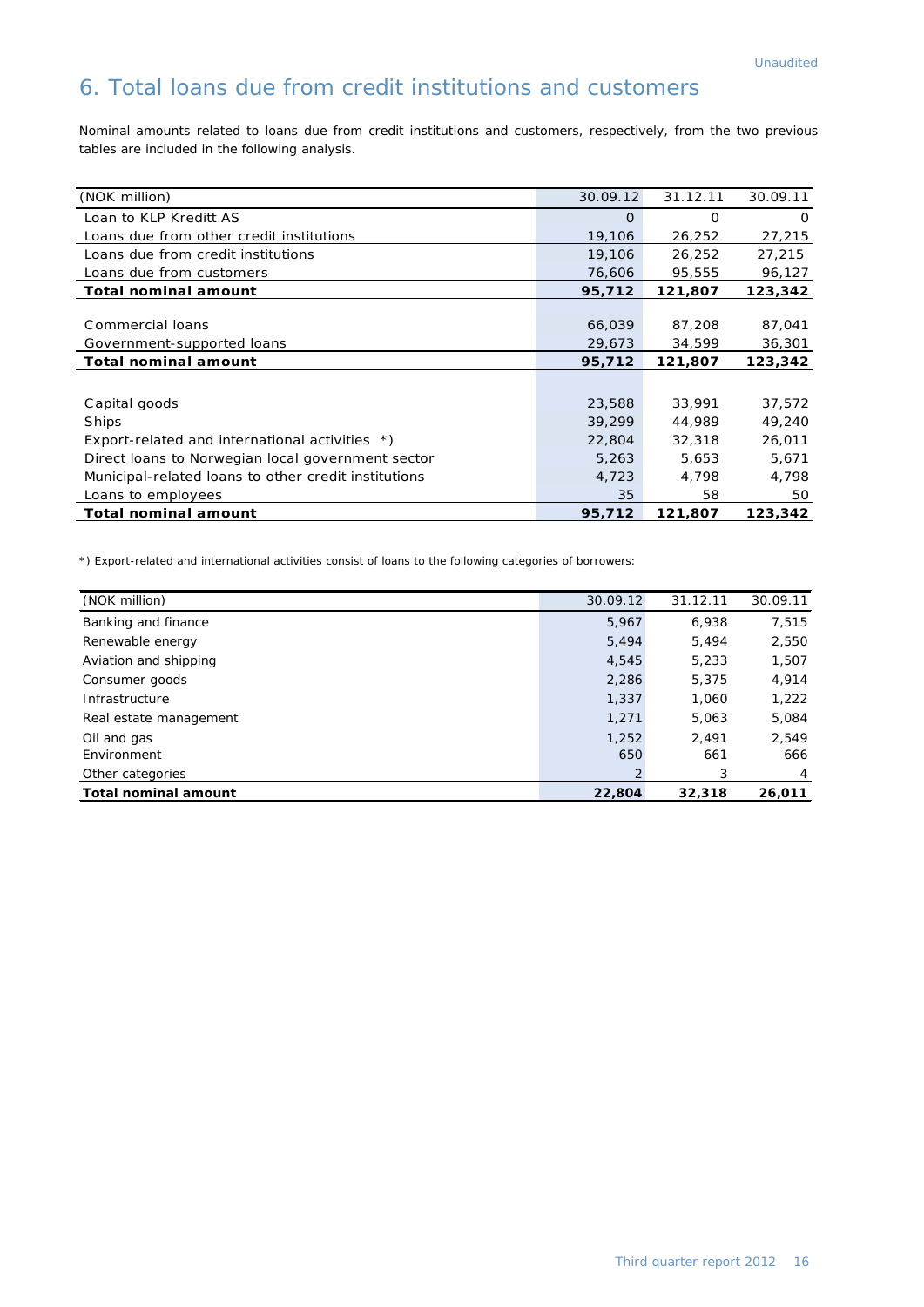## 7. Loans past due or impaired

| (NOK million)                                                                          | 30.09.12 | 31.12.11 | 30.09.11 |
|----------------------------------------------------------------------------------------|----------|----------|----------|
| Interest and principal installment 1-30 days past due                                  | 4        | 3        | $\Omega$ |
| Not matured principal                                                                  |          |          |          |
| on loans with payments 1-30 days past due                                              | 117      | 8        | $\Omega$ |
| Interest and principal installment 31-90 days past due<br>Not matured principal        | 7        | 25       | 82       |
| on loans with payments 31-90 days past due                                             | 112      | 164      | 554      |
| Interest and principal installment more than 90 days past due<br>Not matured principal | 490      | 504      | 569      |
| on loans with payments more than 90 days past due                                      | 27       | 18       | 485      |
| Total loans that are past due                                                          | 757      | 722      | 1,690    |
|                                                                                        |          |          |          |
| Relevant collateral or quarantees received <sup>*)</sup>                               | 269      | 224      | 1,195    |
| Estimated impairments on loans valued at amortized cost                                | 0        | Ο        | 0        |

\*) A total of NOK 488 million relates to exposure towards Icelandic banks as of September 30, 2012, and are as of the balance sheet date not considered guaranteed in a satisfactory manner. These loans are measured at fair value at each balance sheet date. The change in fair value in the period is reflected in the line item 'Net gains/losses on financial instruments at fair value'. Apart from the fair value adjustments already recognized in the income statement, related to the exposure towards the Icelandic banks discussed above, the Company considers all other loans to be secured in a satisfactory manner. For these transactions, amounting to NOK 269 million, the Norwegian government, through the Guarantee Institute for Export Credit (**GIEK**), guarantees approximately 85 percent of the amounts in default. The remaining 15 percent are guaranteed by private banks, most of them operating in Norway. Where applicable, claims have already been submitted in accordance with the guarantees.

#### 8. Securities

| (NOK million)                                          | 30.09.12 | 31.12.11 | 30.09.11 |
|--------------------------------------------------------|----------|----------|----------|
| Trading portfolio                                      | 32,669   | 39.953   | 49.717   |
| Repurchase Receivable                                  | 5,557    | Ο        | O.       |
| Other securities at fair value through profit and loss | 5.929    | 11.956   | 13,250   |
| Total                                                  | 44,155   | 51,909   | 62,967   |

#### 9. Fixed assets and investment property

| (NOK million)                 | 30.09.12        | 31.12.11 | 30.09.11 |
|-------------------------------|-----------------|----------|----------|
| Buildings and land in own use | 123             | 127      | 126      |
| Investment property           | 68              | 70       | 69       |
| Total buildings and land      | 191             | 197      | 195      |
| Other fixed assets            | 10 <sup>°</sup> | 13       | 10       |
| Total                         | 201             | 210      | 205      |

#### 10. Other assets

| (NOK million)                    | 30.09.12 | 31.12.11 | 30.09.11 |
|----------------------------------|----------|----------|----------|
| Settlement account 108-Agreement | 671      | 823      | 763      |
| Cash collateral provided         | 6,043    | 4.612    | 3,520    |
| Other                            | 14       | 32       | 17       |
| <b>Total</b>                     | 6.728    | 5.467    | 4,300    |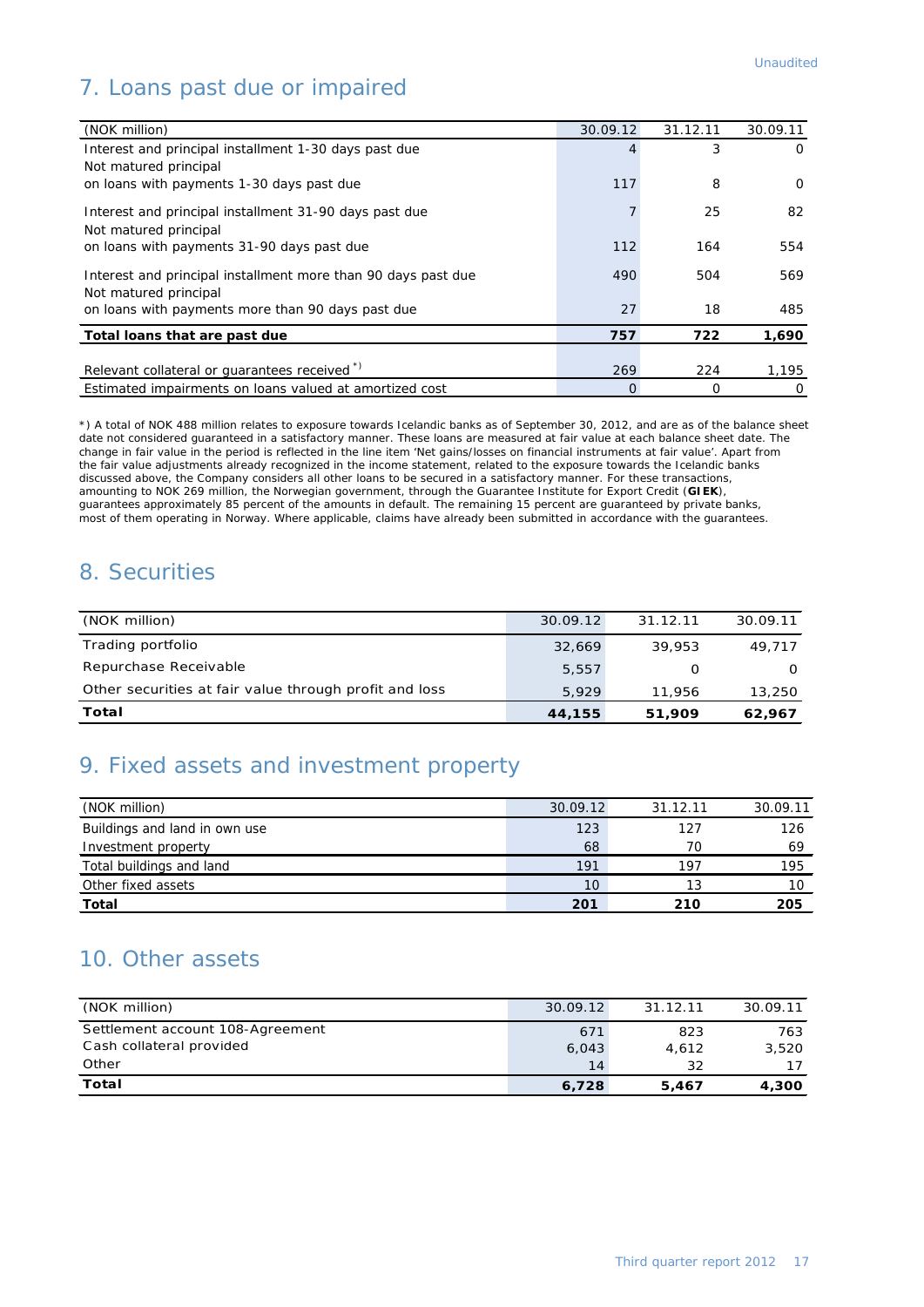### 11. Borrowings through the issue of securities

| (NOK million)                                         | 30.09.12 | 31.12.11  | 30.09.11  |
|-------------------------------------------------------|----------|-----------|-----------|
| Commercial paper debt                                 | $\Omega$ | 5.760     | 7.573     |
| Bond debt                                             | 150,104  | 195,879   | 205,433   |
| Accrued interest and adjustment to fair value on debt | (35,020) | (60, 150) | (20, 848) |
| Total                                                 | 115,084  | 141.489   | 192,158   |

## 12. Other liabilities

| Total                        | 9,633    | 10.722   | 11,264   |
|------------------------------|----------|----------|----------|
| Other short-term liabilities | 119      | 126      | 90       |
| Cash collateral received     | 9.181    | 10,260   | 10,835   |
| Grants to mixed credits      | 333      | 336      | 339      |
| (NOK million)                | 30.09.12 | 31.12.11 | 30.09.11 |

## 13. Segment information

The Company is divided into three business areas; Export lending, Municipal lending and Securities. After the sale of Kommunekreditt Norge AS, municipal lending consists of loans to KLP Kreditt AS (last installment received in September 2011), in addition to loans extended directly to municipalities and municipal-related loans to savings banks that were purchased from Kommunekreditt Norge AS in connection with the sale of the subsidiary. The Company also has a treasury department, responsible for the Company's funding. Income and expenses related to treasury are divided between the three business areas.

The segment information is in line with the management reporting.

|                                                        |                   | Export lending |              | Municipal lending |          | <b>Securities</b> |
|--------------------------------------------------------|-------------------|----------------|--------------|-------------------|----------|-------------------|
|                                                        | First nine months |                |              | First nine months |          | First nine months |
| (NOK million)                                          | 2012              | 2011           | 2012         | 2011              | 2012     | 2011              |
| Net interest income <sup>1)</sup>                      | 615               | 672            | 53           | 88                | 318      | 345               |
| Commissions                                            |                   |                |              |                   |          |                   |
| and income related to banking services <sup>2)</sup>   | $\mathbf{O}$      | $\mathbf{1}$   | $\mathbf{O}$ | $\mathbf 0$       | $\Omega$ | $\mathbf 0$       |
| Commissions                                            |                   |                |              |                   |          |                   |
| and expenses related to banking services <sup>2)</sup> | $\Omega$          | $\Omega$       | $\Omega$     | $\Omega$          | $\Omega$ | $\Omega$          |
| Net gains/(losses)                                     |                   |                |              |                   |          |                   |
| on financial instruments at fair value 3)              | 14                | 16             | $\Omega$     | $\Omega$          | (10)     | (47)              |
| Income/expense allocated by volume 4)                  | 27                | 6              | 3            |                   | 13       | 4                 |
| Net other operating income                             | 41                | 23             | 3            | 1                 | 3        | (43)              |
| <b>Total operating income</b>                          | 656               | 695            | 56           | 89                | 321      | 302               |
| <b>Total operating expenses</b>                        | 96                | 93             | 4            | 15                | 31       | 37                |
|                                                        |                   |                |              |                   |          |                   |
| Pre-tax operating profit/(loss)                        | 560               | 602            | 52           | 74                | 290      | 265               |
| Taxes                                                  | 157               | 168            | 14           | 21                | 81       | 74                |
| Non-IFRS profit for the period excluding               |                   |                |              |                   |          |                   |
| unrealized gains/(losses) on financial                 |                   |                |              |                   |          |                   |
| instruments and excluding realized                     |                   |                |              |                   |          |                   |
| losses/(gains) hedged by the PHA                       | 403               | 434            | 38           | 53                | 209      | 191               |

1) Net interest income includes interest income directly attributable to the segments based on Eksportfinans' internal pricing model. The treasury department obtains interest on Eksportfinans' equity and in addition the positive or negative result (margin) based on the difference between the internal interest income from the segments and the actual external funding cost. Net interest income in the treasury department is allocated to the reportable segments based on volume for the margin, and risk weighted volume for the interest on equity.

2) Income/(expenses) directly attributable to each segment.

3) For Export lending the figures are related to unrealized gains/(losses) on the Icelandic bank exposure. In this context, the fair value adjustments on the Icelandic bank exposure have been treated as realized, as they are not expected to be reversed towards maturity, as other unrealized gains and losses. For Securities the figures are related to realized gains/(losses) on financial instruments.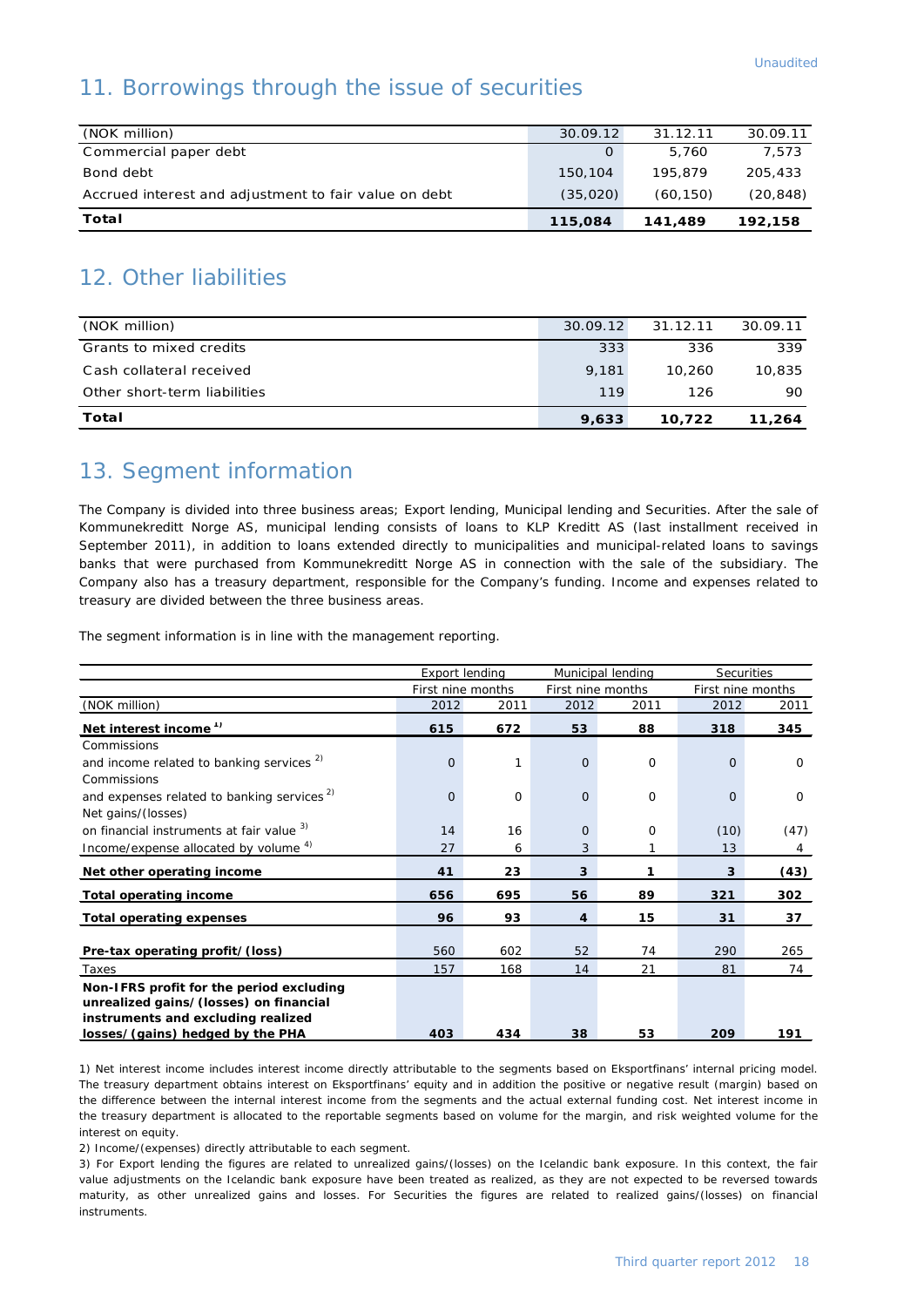4) Income/expense, other than interest, in the treasury department have been allocated to the business areas by volume. These are items included in net other operating income in the income statement.

#### **Reconciliation of segment profit measure to total comprehensive income**

|                                                                                               | First nine months |       |
|-----------------------------------------------------------------------------------------------|-------------------|-------|
| (NOK million)                                                                                 | 2012              | 2011  |
| Export lending                                                                                | 403               | 434   |
| Municipal lending                                                                             | 38                | 53    |
| Securities                                                                                    | 209               | 191   |
| Non-IFRS profit/(loss) for the period                                                         |                   |       |
| excluding unrealized gains/(losses) on financial instruments and excluding realized           |                   |       |
| losses/(gains) hedged by the PHA                                                              | 650               | 678   |
|                                                                                               |                   |       |
| Net unrealized gains/(losses) <sup>1)</sup>                                                   | (18, 868)         | (316) |
| Unrealized losses/(gains) related to the Icelandic bank exposure included above <sup>1)</sup> | (14)              | (12)  |
| Realized gains/(losses) hedged by the Portfolio Hedge Agreement                               | 26                | (93)  |
| Tax effect <sup>2)</sup>                                                                      | 5,280             | 118   |
| Total comprehensive income                                                                    | (12, 926)         | 374   |

1) Reversal of previously recognized loss (at exchange rates applicable at September 30, 2012).

2) 28 percent of the items above.

#### 14. Material transactions with related parties

The Company's two largest shareholders, DNB Bank ASA and Nordea Bank Norge AS, are considered to be related parties in accordance with IAS 24 Related Party Disclosures.

| (NOK millions)             | Acquired Ioans<br>1) | Deposits <sup>2)</sup> | Guarantees<br>issued 3) | Guarantees<br>received <sup>4)</sup> | Repo<br>facility <sup>5)</sup> | Portfolio Hedge<br>Agreement <sup>6)</sup> |
|----------------------------|----------------------|------------------------|-------------------------|--------------------------------------|--------------------------------|--------------------------------------------|
| Balance January 1, 2012    | 12,373               | 3.486                  | 774                     | 24.714                               | Ω                              | 615                                        |
| Change in the period       | (5,861)              | (1,865)                | (685)                   | (3, 243)                             | 4,473                          | (619)                                      |
| Balance September 30, 2012 | 6,513                | 1,621                  | 89                      | 21,472                               | 4,473                          | (4)                                        |
|                            |                      |                        |                         |                                      |                                |                                            |
| Balance January 1, 2011    | 10.869               | 1.277                  | 656                     | 21,480                               | $\Omega$                       | 535                                        |
| Change in the period       | 1.471                | 894                    | 131                     | 907                                  |                                | 122                                        |
| Balance September 30, 2011 | 12,340               | 2.171                  | 787                     | 22,387                               |                                | 657                                        |

All transactions with related parties are made on market terms.

1) The Company acquires loans from banks. The loans are part of the Company's ordinary lending activity, as they are extended to the export industry. As the selling banks provide a guarantee for the loans, not substantially all the risk and rewards are transferred to the Company, thus the loans are classified as loans due from credit institutions in the balance sheet.

2) Deposits made by the Company.

3) Guarantees issued by the Company to support the Norwegian export industry.

4) Guarantees provided to the Company from the related parties.

5) Non-committed Repo facility with DNB Bank ASA. Under this framework agreement, Eksportfinans can transact in an unlimited amount of eligible securities with DNB Bank ASA as the counterparty, but neither party is committed to do so. The Agreement has no expiration date. To date, EUR 600 million has been drawn with a Repurchase Date of February 26, 2015 at the latest and with respect to the drawn amount, Eksportfinans has the option to terminate the drawn tranche in whole on demand on February 27, 2013 and on specified termination dates thereafter.

6) Eksportfinans has entered into a derivative portfolio hedge agreement with the majority of its shareholders. The agreement, effective from March 1, 2008, will offset losses up to NOK 5 billion in the liquidity portfolio held as of February 29, 2008. The agreement will also offset any gains in the portfolio as of the same date. The payments to or from the Company related to the losses or gains, respectively, in the portfolio, will take place on the last day of February each year, with the first payment in 2011. The agreement expires with the maturities of the bonds included in the contract, with the latest maturity on December 31, 2023. Eksportfinans will pay a monthly fee of NOK 5 million to the participants to the agreement. The balances show the related parties' share of the fair value of the contract as of the balance sheet date. A negative balance indicates that Eksportfinans owes the related parties.

In addition to the transactions reflected in the above table, Eksportfinans' three major owner banks have extended a committed credit line of USD 2 billion for repo purposes to the Company. The facility has a twelve month maturity with the possibility of extension, and was extended for another year in the second quarter of 2012. Eksportfinans has not yet utilized this credit facility.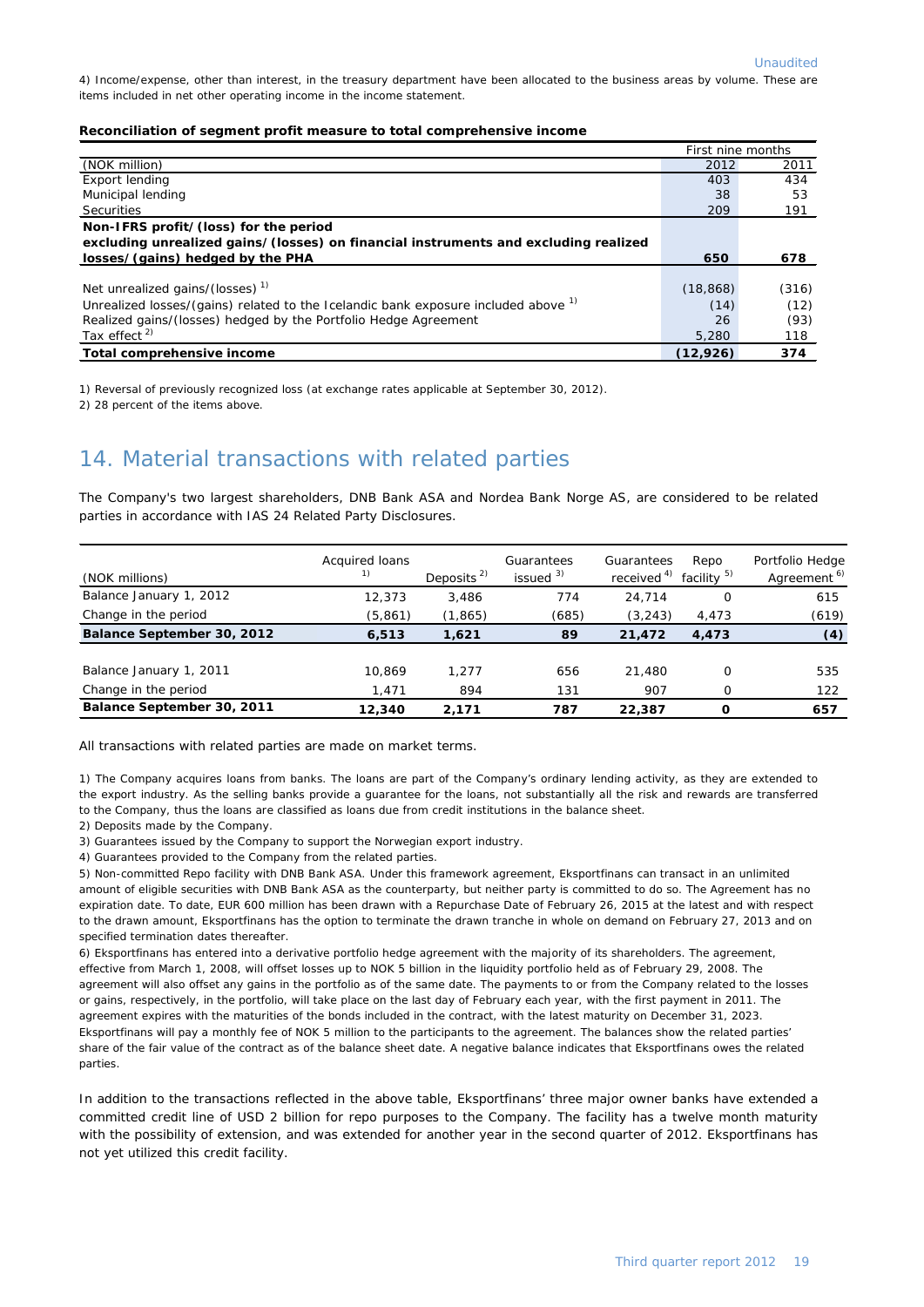#### 15. Market risk - effects from economic hedging

Note 2 specifies the net realized and unrealized gains/losses on financial instruments, showing separately the gains/losses related to financial derivatives. When presented to the Company's management and Board of Directors, the figures are prepared showing the various financial instruments after netting with related economic hedges, as derivatives are used as economic hedges of the market risk of specific assets and liabilities.

The below table specifies net realized and unrealized gains/(losses) on financial instruments at fair value, netted with related economic hedges.

#### **Net realized and unrealized gains/(losses) on financial instruments at fair value**

|                                                                  | Third quarter |          | First nine months |       |  |
|------------------------------------------------------------------|---------------|----------|-------------------|-------|--|
| (NOK million)                                                    | 2012          | 2011     | 2012              | 2011  |  |
| Securities <sup>1)</sup>                                         | (10)          | (27)     | 15                | (140) |  |
| Other financial instruments at fair value 1)                     | (8)           | 21       | (12)              | 14    |  |
| Net realized gains/(losses)                                      | (18)          | (6)      | 3                 | (126) |  |
|                                                                  |               |          |                   |       |  |
| Loans and receivables <sup>1)</sup>                              | 9             | (142)    | 120               | (45)  |  |
| Securities <sup>1)</sup>                                         | (7)           | (39)     | (1)               | 12    |  |
| Commercial paper debt 1) 2) 3)                                   | $\Omega$      | $\Omega$ | (1)               |       |  |
| Bond debt <sup>1)</sup> <sup>2)</sup> <sup>3)</sup>              | (6,974)       | 225      | (18, 893)         | (176) |  |
| Subordinated debt and capital contribution securities 1) 2) 3)   | (60)          | 77       | (172)             | 28    |  |
| Other financial instruments at fair value 1)                     | (5)           | (15)     | (6)               | (16)  |  |
| Net unrealized gains/(losses)                                    | (7,037)       | 106      | (18, 953)         | (196) |  |
|                                                                  |               |          |                   |       |  |
| Financial derivatives related to the 108 agreement <sup>4)</sup> | 29            | (65)     | 85                | (120) |  |
| Net realized and unrealized gains/(losses)                       | (7,026)       | 35       | (18, 865)         | (442) |  |

1) Including financial derivatives with purpose of economic hedging.

2) Accumulated net gain on own debt is NOK 23,003 million as of September 30, 2012, compared to NOK 1,270 million as of September 30, 2011.

3) In the first nine months of 2012, Eksportfinans had an unrealized loss of NOK 19,066 million (loss of NOK 147 million in the same period of 2011) on its own debt, net of derivatives.

4) Derivatives related to components of the 108 Agreement. The 108 Agreement is accounted for at amortized cost, hence these derivatives are not included in the effects related to financial instruments at fair value.

Interest, and the interest effect on economical hedging instruments, is classified as interest income or expense in the statement of comprehensive income. Changes in fair value are recorded in the line item 'Net gains/(losses) on financial instruments at fair value'. For the period ended September 30, 2012 and 2011, the company recorded NOK 3,821 million and NOK 4,493 respectively, of interest income on loans due from credit institutions, loans due from customers and securities and NOK 3,360 million and NOK 5,204 million, respectively, of interest expense on commercial paper and bond debt, subordinated debt and capital contribution securities. In the same periods the company recorded negative NOK 116 million, and negative NOK 348 million, respectively, of interest income on economical hedging instruments and negative NOK 642 million and negative NOK 2,165, respectively, of interest expense on economical hedging instruments.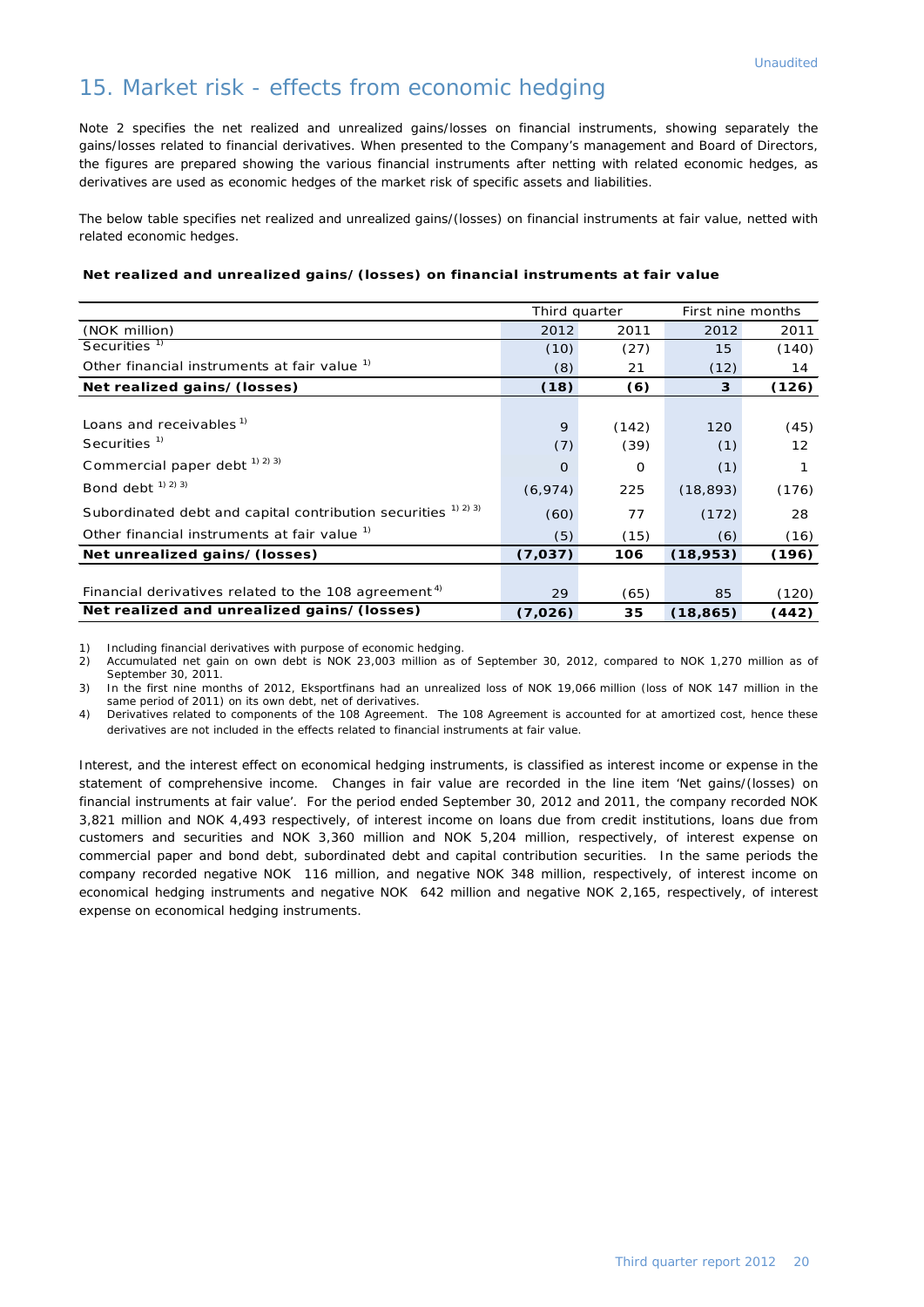# 16. Maturity analysis

Maturity analysis of financial liabilities based on contractual maturities (including off-balance sheet items):

| (NOK million)                                 | Up to and<br>including<br>1 month | From 1 month<br>3 months | From 3<br>up to and months up to<br>including and including<br>1 year | From 1 year<br>up to and<br>including<br>5 years | Over<br>5 years |
|-----------------------------------------------|-----------------------------------|--------------------------|-----------------------------------------------------------------------|--------------------------------------------------|-----------------|
| September 30, 2012                            |                                   |                          |                                                                       |                                                  |                 |
| Deposit by credit institutions                | 4,472                             | $\mathbf 0$              | $\mathbf 0$                                                           | O                                                | Ω               |
| Non-structured bond debt                      | 742                               | 597                      | 23,234                                                                | 52,734                                           | 4,826           |
| Structured bond debt                          | 17,233                            | 24,512                   | 24,955                                                                | 6,512                                            | 2,670           |
| Commercial paper debt                         | O                                 | 53                       | 0                                                                     | 1,207                                            | 0               |
| Cash collateral                               | 9,181                             | 0                        | $\Omega$                                                              | O                                                | $\Omega$        |
| Subordinated Ioans                            | $\Omega$                          | O                        | 489                                                                   | $\Omega$                                         | $\Omega$        |
| Capital contribution securities               | (1, 103)                          | (1,039)                  | (1,709)                                                               | 5,104                                            | 1,850           |
| Derivatives net settled                       | 66                                | 164                      | 736                                                                   | 3,038                                            | 1.740           |
| Derivatives gross settled (pay leg)           | 23,187                            | 20,500                   | 14,246                                                                | 34,867                                           | 960             |
| Financial guarantees (off-balance)            | 1,342                             | $\mathbf 0$              | $\Omega$                                                              | $\Omega$                                         | $\Omega$        |
| Loan commitments (off-balance)                | 0                                 | 215                      | 20                                                                    | 45                                               | $\Omega$        |
| Total                                         | 55,119                            | 45,002                   | 61,972                                                                | 103,508                                          | 12,046          |
|                                               |                                   |                          |                                                                       |                                                  |                 |
| Derivatives gross settled (receive leg)       | 24,356                            | 21,703                   | 16,691                                                                | 32,802                                           | 850             |
| Derivative assets net settled                 | 115                               | 489                      | 1,154                                                                 | 2,914                                            | 514             |
| Derivative assets gross settled (pay leg)     | 6,171                             | 14,740                   | 15,660                                                                | 10,053                                           | 5,002           |
| Derivative assets gross settled (receive leg) | 7,165                             | 16,775                   | 20,226                                                                | 13,642                                           | 5,917           |

| (NOK million)                                 | Up to and<br>including<br>1 month | From 1 month<br>3 months | From 3<br>up to and months up to<br>including and including<br>1 year | From 1 year<br>up to and<br>including<br>5 years | Over<br>5 years |
|-----------------------------------------------|-----------------------------------|--------------------------|-----------------------------------------------------------------------|--------------------------------------------------|-----------------|
| December 31, 2011                             | 1                                 | 0                        | 0                                                                     | $\Omega$                                         |                 |
| Deposit by credit institutions                |                                   |                          |                                                                       |                                                  | 0               |
| Non-structured bond debt                      | 1,254                             | 9,654                    | 6,383                                                                 | 74,011                                           | 11,209          |
| Structured bond debt                          | 19,240                            | 34,460                   | 38,730                                                                | 8,894                                            | 3,598           |
| Commercial paper debt                         | 2,303                             | 2,265                    | 1,199                                                                 | Ω                                                | Ω               |
| Cash collateral                               | 10,260                            | O                        | 0                                                                     | $\Omega$                                         | $\Omega$        |
| Subordinated Ioans                            | O                                 | 0                        | 56                                                                    | 1,328                                            | $\Omega$        |
| Capital contribution securities               | $\Omega$                          | 27                       | $\Omega$                                                              | 464                                              | $\Omega$        |
| Derivatives net settled                       | 269                               | 122                      | 596                                                                   | 2,546                                            | 1,717           |
| Derivatives gross settled (pay leg)           | 14,922                            | 14,920                   | 12,434                                                                | 5,921                                            | 312             |
| Financial guarantees (off-balance)            | 1,422                             | O                        | $\Omega$                                                              | $\Omega$                                         | $\Omega$        |
| Loan commitments (off-balance)                | 29                                | 944                      | 2,113                                                                 | 0                                                | $\Omega$        |
| Total                                         | 49,700                            | 62,392                   | 61,511                                                                | 93,164                                           | 16,836          |
|                                               |                                   |                          |                                                                       |                                                  |                 |
| Derivatives gross settled (receive leg)       | 17,429                            | 17,783                   | 16,192                                                                | 5,876                                            | 449             |
| Derivative assets net settled                 | 28                                | 227                      | 1,936                                                                 | 4,119                                            | 603             |
| Derivative assets gross settled (pay leg)     | 24,913                            | 33,730                   | 22,205                                                                | 45,588                                           | 6,506           |
| Derivative assets gross settled (receive leg) | 26,823                            | 37,075                   | 25,711                                                                | 50,150                                           | 7,471           |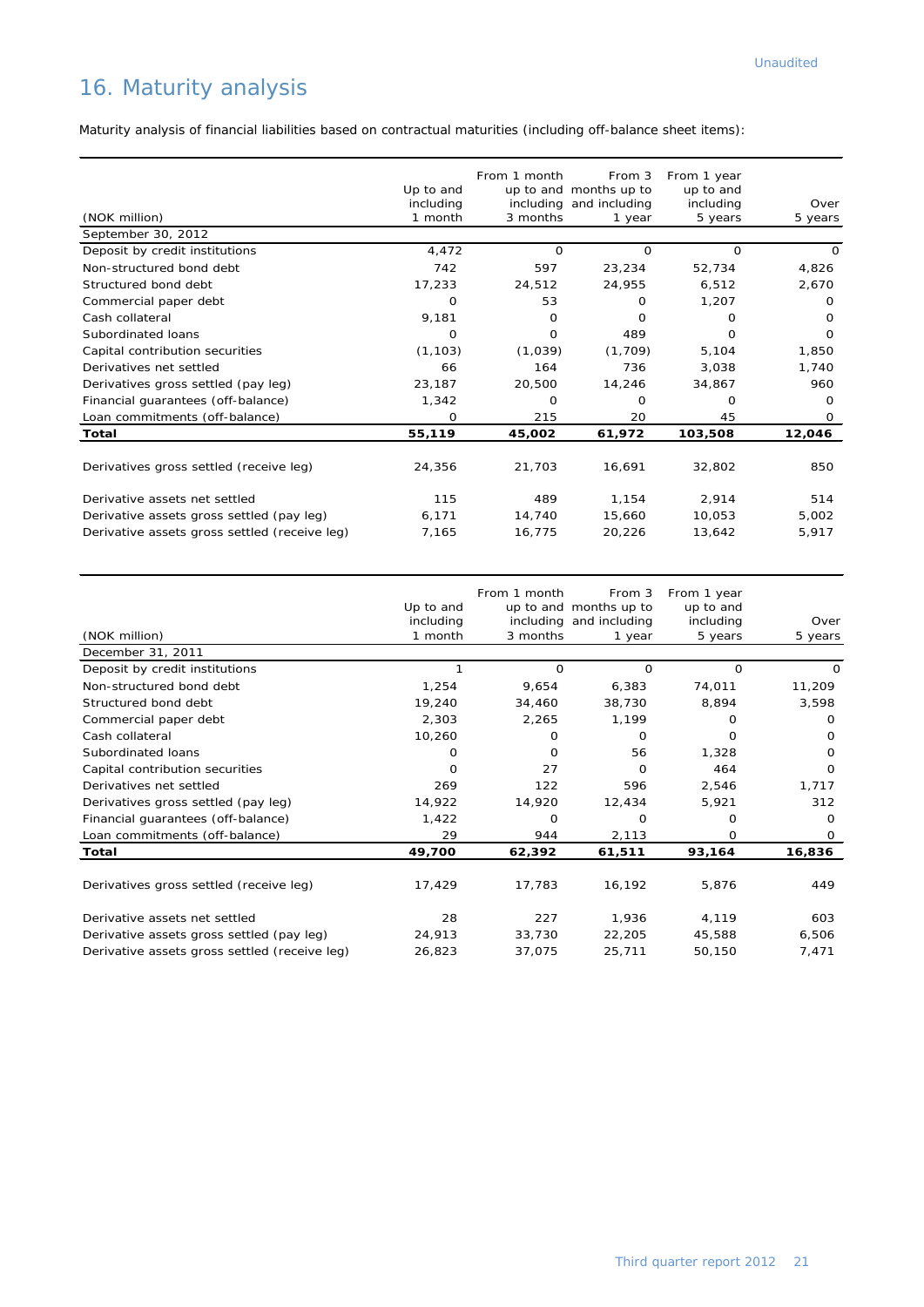| (NOK million)<br>September 30, 2011           | Up to and<br>including<br>1 month | From 1 month<br>3 months | From 3<br>up to and months up to<br>including and including<br>1 year | From 1 year<br>up to and<br>including<br>5 years | Over<br>5 years |
|-----------------------------------------------|-----------------------------------|--------------------------|-----------------------------------------------------------------------|--------------------------------------------------|-----------------|
| Deposit by credit institutions                | 0                                 | $\circ$                  | $\circ$                                                               | 0                                                | 0               |
|                                               |                                   |                          |                                                                       |                                                  |                 |
| Non-structured bond debt                      | 6,966                             | 1,533                    | 15,493                                                                | 70,008                                           | 13,660          |
| Structured bond debt                          | 21,767                            | 34,363                   | 40,436                                                                | 9,750                                            | 3,680           |
| Commercial paper debt                         | 2,337                             | 4,967                    | 273                                                                   | $\Omega$                                         | $\circ$         |
| Cash collateral                               | 10,835                            | $\Omega$                 | $\Omega$                                                              | $\Omega$                                         | $\Omega$        |
| Subordinated loans                            | $\Omega$                          | 55                       | $\Omega$                                                              | 1.304                                            | $\Omega$        |
| Capital contribution securities               | O                                 | O                        | 27                                                                    | 455                                              | $\Omega$        |
| Derivatives net settled                       | 135                               | 100                      | 727                                                                   | 2,732                                            | 1,886           |
| Derivatives gross settled (pay leg)           | 15,842                            | 18,799                   | 13,068                                                                | 3,064                                            | 1,054           |
| Financial guarantees (off-balance)            | 2,110                             | 0                        | 0                                                                     | 0                                                | $\Omega$        |
| Loan commitments (off-balance)                | O                                 | 705                      | 298                                                                   | 85                                               | $\circ$         |
| Total                                         | 59,992                            | 60,523                   | 70,323                                                                | 87,398                                           | 20,280          |
|                                               |                                   |                          |                                                                       |                                                  |                 |
| Derivatives gross settled (receive leg)       | 18,369                            | 21,343                   | 17,276                                                                | 3,172                                            | 1,091           |
| Derivative assets net settled                 | 267                               | 573                      | 1,626                                                                 | 4,143                                            | 748             |
| Derivative assets gross settled (pay leg)     | 24,360                            | 39,821                   | 24,595                                                                | 42,422                                           | 9,173           |
| Derivative assets gross settled (receive leg) | 26,126                            | 43,129                   | 28,764                                                                | 47,275                                           | 10,745          |

The figures in the above table and in the additional disclosures regarding derivatives below the table include principal and interest payable (receivable) at nominal value. First possible call dates and trigger dates, according to the contracts, are applied in the classification of the maturities. For derivatives gross settled, pay leg represents the contractual cash flows to be paid by the Company to the derivative counterparty while receive leg represents the contractual cash flows to be received from the derivative counterparty.

The Company manages its liquidity risk, inter alia, by monitoring the difference between expected maturities of its assets and liabilities.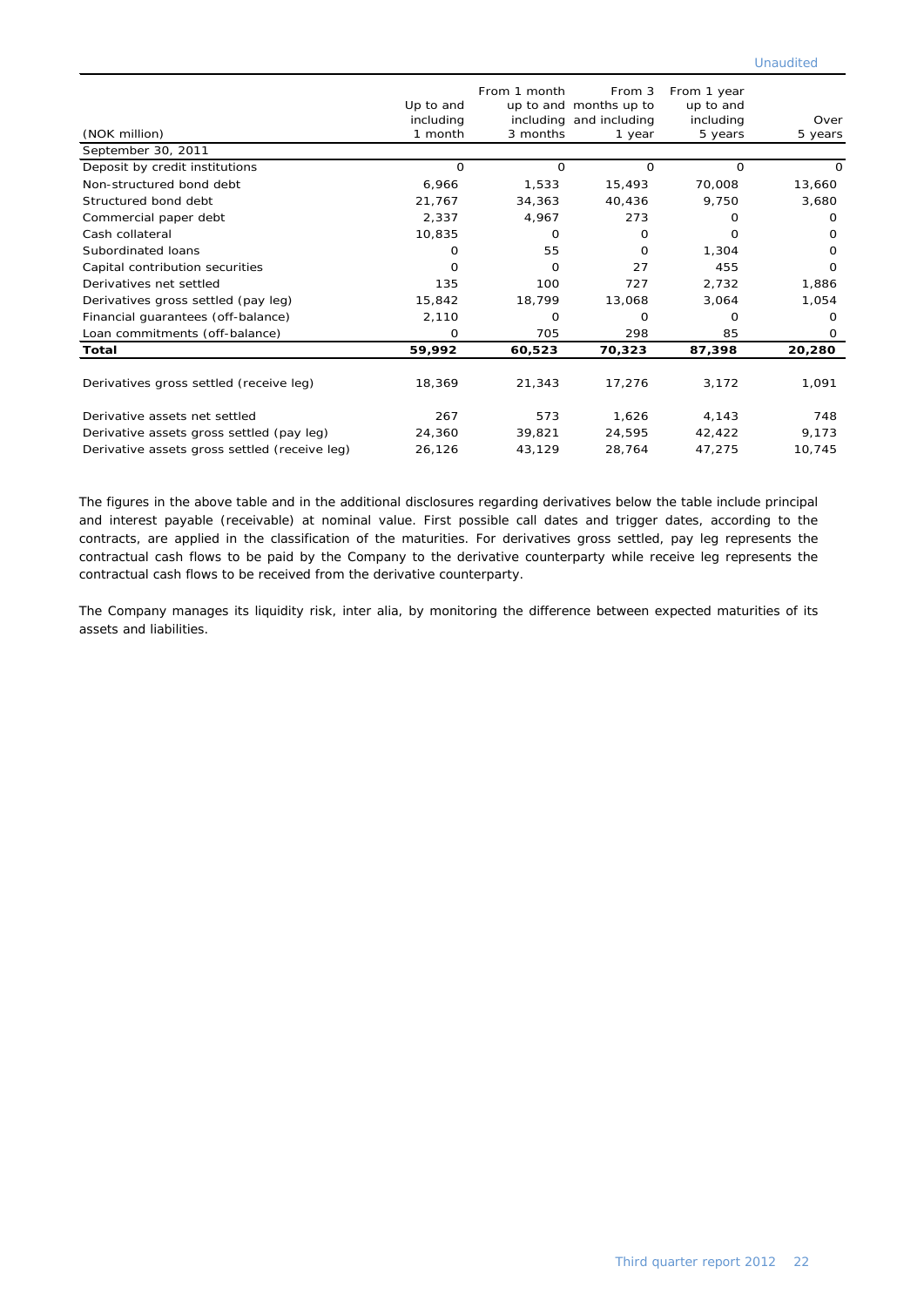Maturity analysis of financial assets and liabilities based on expected maturities:

| (NOK million)<br>September 30, 2012                                                     | Up to and<br>including<br>1 month | From 1<br>3 months | From 3<br>month up to months up to<br>and including and including<br>1 year | From 1 year<br>up to and<br>including<br>5 years | Over<br>5 years | Total     |
|-----------------------------------------------------------------------------------------|-----------------------------------|--------------------|-----------------------------------------------------------------------------|--------------------------------------------------|-----------------|-----------|
| <b>Assets</b>                                                                           |                                   |                    |                                                                             |                                                  |                 |           |
| Loans and receivables due from<br>credit institutions<br>Loans and receivables due from | 5.692                             | 534                | 581                                                                         | 9,085                                            | 471             | 16,363    |
| customers                                                                               | 590                               | 3,932              | 11,644                                                                      | 40,205                                           | 39,849          | 96,219    |
| <b>Securities</b>                                                                       | 4,188                             | 3,076              | 27,568                                                                      | 5,669                                            | 5,894           | 46,395    |
| Derivatives net settled                                                                 | 115                               | 489                | 1,156                                                                       | 3,082                                            | 576             | 5,418     |
| Derivatives gross settled (paying<br>leg)<br>Derivatives gross settled                  | (1,935)                           | (5, 525)           | (9,668)                                                                     | (20, 803)                                        | (13, 779)       | (51, 710) |
| (receiving leg)                                                                         | 2,076                             | 5,904              | 11,197                                                                      | 25,571                                           | 19,000          | 63,746    |
| Cash collateral                                                                         | 0                                 | 6,043              | 0                                                                           | 0                                                | 0               | 6,043     |
| <b>Total assets</b>                                                                     | 10,725                            | 14,452             | 42,478                                                                      | 62,809                                           | 52,010          | 182,474   |
| Liabilities                                                                             |                                   |                    |                                                                             |                                                  |                 |           |
| Deposits by credit institutions                                                         | 4,472                             | 0                  | $\Omega$                                                                    | 0                                                | 0               | 4,472     |
| Commercial paper debt                                                                   | 0                                 | 53                 | 0                                                                           | 1,207                                            | 0               | 1,260     |
| Non-structured bond debt                                                                | 742                               | 597                | 23,234                                                                      | 52,734                                           | 4,826           | 82,134    |
| Structured bond debt                                                                    | 1.414                             | 3,917              | 9,311                                                                       | 30,890                                           | 30,668          | 76,200    |
| Derivatives net settled<br>Derivatives gross settled (paying                            | 66                                | 167                | 740                                                                         | 3,047                                            | 1,738           | 5,759     |
| $\text{leg}$ )<br>Derivatives gross settled                                             | 15,922                            | 14,680             | 9,257                                                                       | 43,568                                           | 10,389          | 93,817    |
| (receiving leg)                                                                         | (15, 165)                         | (14, 173)          | (8,901)                                                                     | (43, 177)                                        | (15, 015)       | (96, 432) |
| Cash collateral                                                                         | 0                                 | 9,181              | 0                                                                           | 0                                                | 0               | 9,181     |
| Subordinated loans                                                                      | 0                                 | 0                  | 489                                                                         | 0                                                | 0               | 489       |
| Capital contribution securities                                                         | 823                               | 674                | 1,096                                                                       | 3,439                                            | (2,888)         | 3,144     |
| <b>Total liabilities</b>                                                                | 8.274                             | 15,096             | 35,227                                                                      | 91,708                                           | 29,719          | 180,024   |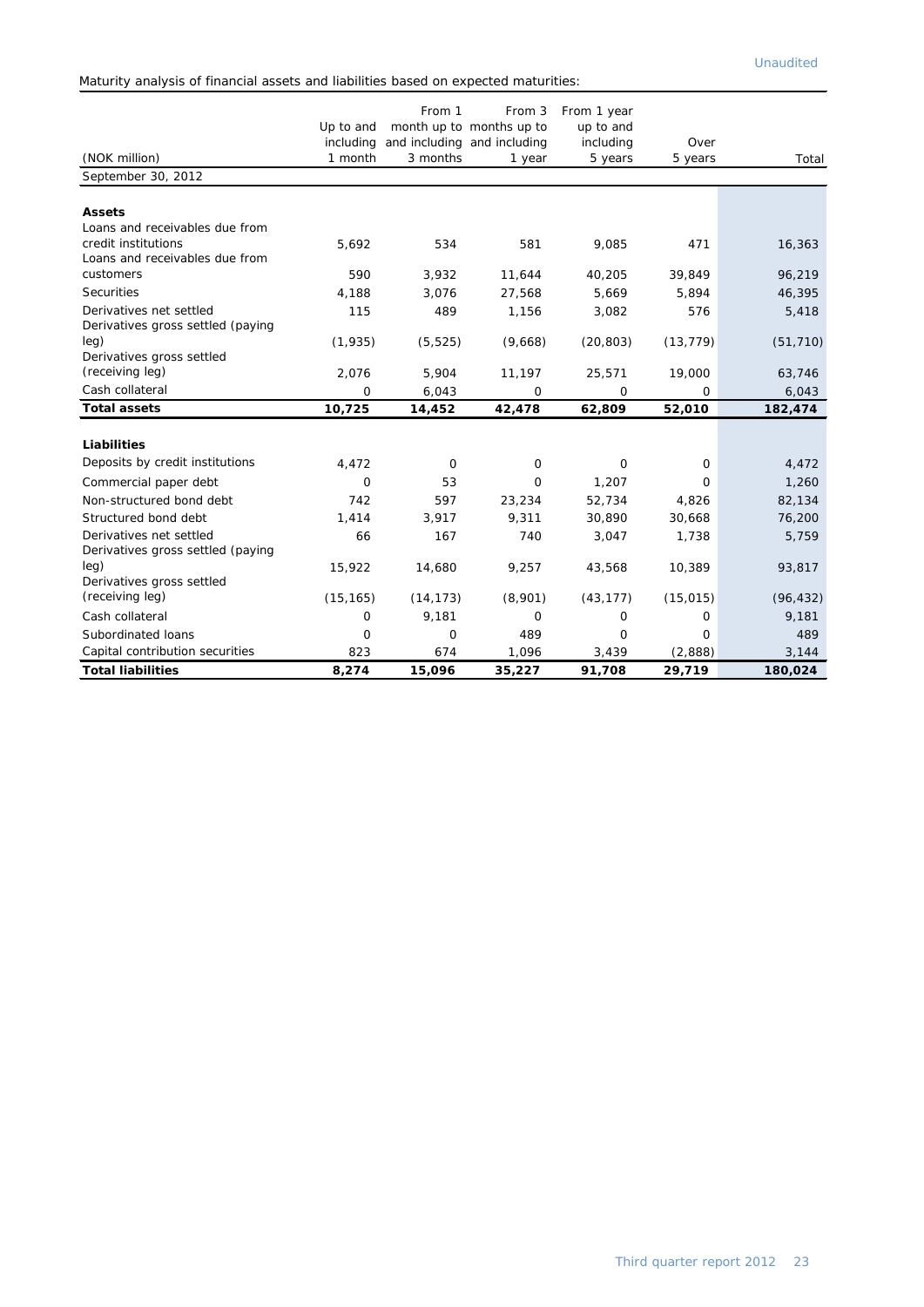| (NOK million)                                                          | Up to and<br>including<br>1 month | From 1<br>3 months | From 3<br>month up to months up to<br>and including and including<br>1 year | From 1 year<br>up to and<br>including<br>5 years | Over<br>5 years | Total      |
|------------------------------------------------------------------------|-----------------------------------|--------------------|-----------------------------------------------------------------------------|--------------------------------------------------|-----------------|------------|
| December 31, 2011                                                      |                                   |                    |                                                                             |                                                  |                 |            |
| <b>Assets</b><br>Loans and receivables due from<br>credit institutions | 11,995                            | 1,898              | 6,003                                                                       | 18,484                                           | 2,213           | 40,593     |
| Loans and receivables due from                                         |                                   |                    |                                                                             |                                                  |                 |            |
| customers                                                              | 528                               | 3,644              | 11,751                                                                      | 50,760                                           | 45,694          | 112,378    |
| <b>Securities</b>                                                      | 4,555                             | 7,649              | 21,156                                                                      | 13,251                                           | 10,387          | 56,999     |
| Derivatives net settled                                                | 28                                | 227                | 1,937                                                                       | 4,567                                            | 1,446           | 8,205      |
| Derivatives gross settled (paying<br>leg)                              | (22, 797)                         | (25, 556)          | (19, 467)                                                                   | (49, 578)                                        | (15, 719)       | (133, 117) |
| Derivatives gross settled<br>(receiving leg)                           | 24,007                            | 26,515             | 20,468                                                                      | 54,896                                           | 21,228          | 147,113    |
| Cash collateral                                                        | 0                                 | 4,613              | 0                                                                           | 0                                                | 0               | 4,613      |
| <b>Total assets</b>                                                    | 18,317                            | 18,990             | 41,847                                                                      | 92,380                                           | 65,249          | 236,783    |
|                                                                        |                                   |                    |                                                                             |                                                  |                 |            |
| <b>Liabilities</b>                                                     |                                   |                    |                                                                             |                                                  |                 |            |
| Deposits by credit institutions                                        | 1                                 | $\mathbf 0$        | $\Omega$                                                                    | 0                                                | 0               | 1          |
| Commercial paper debt                                                  | 2,303                             | 2,265              | 1,199                                                                       | $\Omega$                                         | 0               | 5,766      |
| Non-structured bond debt                                               | 1,254                             | 9,654              | 6,383                                                                       | 74,011                                           | 11,209          | 102,512    |
| Structured bond debt                                                   | 2,085                             | 3,715              | 20,091                                                                      | 42,762                                           | 46,625          | 115,278    |
| Derivatives net settled<br>Derivatives gross settled (paying           | 269                               | 122                | 578                                                                         | 2,459                                            | 1,677           | 5,104      |
| leq)<br>Derivatives gross settled                                      | 3,910                             | 2,217              | 3,581                                                                       | 26,476                                           | 12,640          | 48,824     |
| (receiving leg)                                                        | (3,905)                           | (2, 299)           | (3,836)                                                                     | (29, 023)                                        | (18, 742)       | (57, 806)  |
| Cash collateral                                                        | 0                                 | 10,260             | $\Omega$                                                                    | 0                                                | 0               | 10,260     |
| Subordinated loans                                                     | $\Omega$                          | $\mathbf 0$        | 56                                                                          | 1,328                                            | 0               | 1,384      |
| Capital contribution securities                                        | $\Omega$                          | 27                 | $\Omega$                                                                    | 464                                              | 0               | 492        |
| <b>Total liabilities</b>                                               | 5.918                             | 25,960             | 28,050                                                                      | 118,477                                          | 53,410          | 231,815    |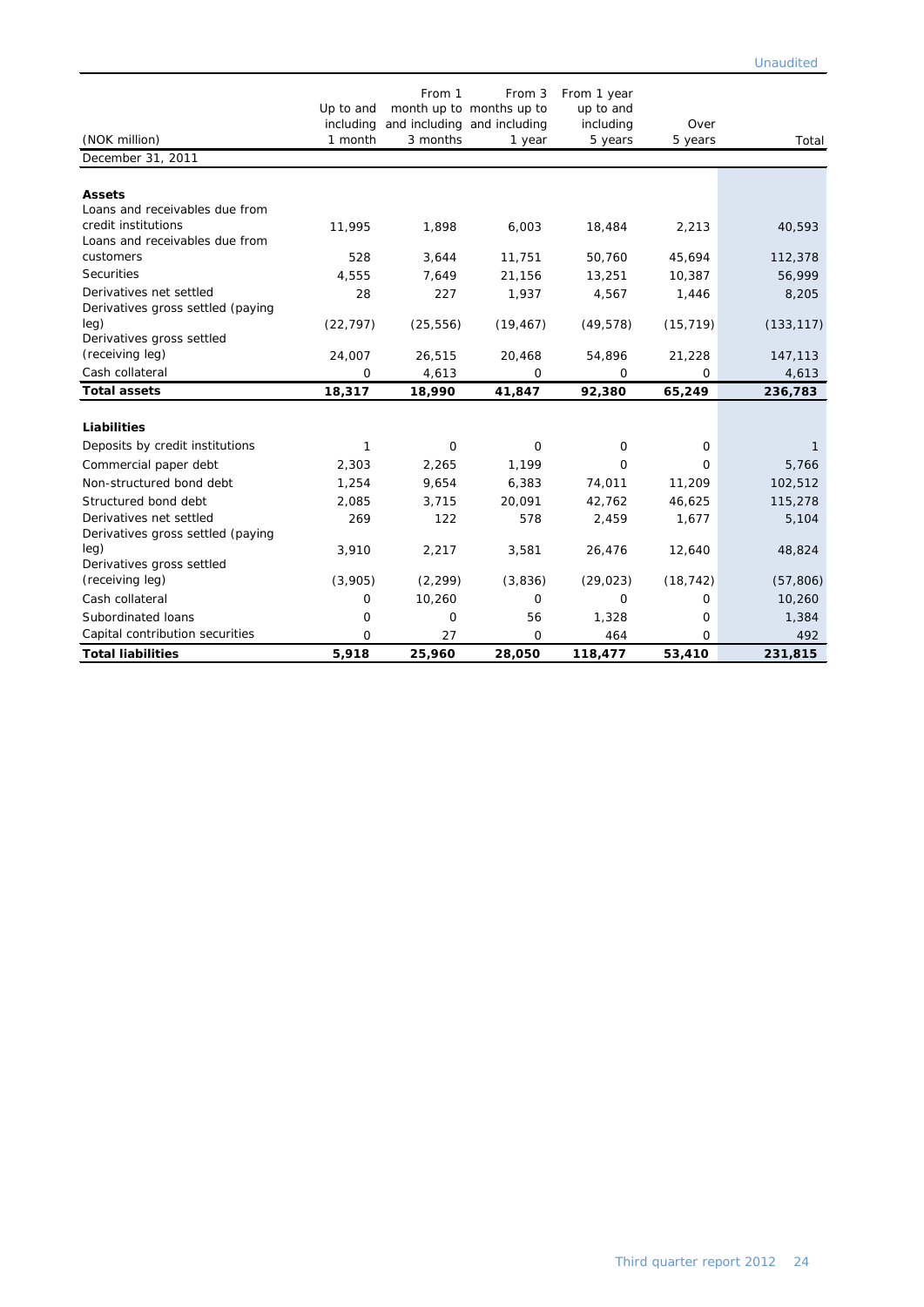| (NOK million)                     | Up to and<br>including<br>1 month | From 1<br>3 months | From 3<br>month up to months up to<br>and including and including<br>1 year | From 1 year<br>up to and<br>including<br>5 years | Over<br>5 years | Total       |
|-----------------------------------|-----------------------------------|--------------------|-----------------------------------------------------------------------------|--------------------------------------------------|-----------------|-------------|
| September 30, 2011                |                                   |                    |                                                                             |                                                  |                 |             |
|                                   |                                   |                    |                                                                             |                                                  |                 |             |
| <b>Assets</b>                     |                                   |                    |                                                                             |                                                  |                 |             |
| Loans and receivables due from    |                                   |                    |                                                                             |                                                  |                 |             |
| credit institutions               | 6,178                             | 3,785              | 7,143                                                                       | 10,611                                           | 675             | 28,393      |
| Loans and receivables due from    |                                   |                    |                                                                             |                                                  |                 |             |
| customers                         | 407                               | 4,395              | 10,485                                                                      | 58,778                                           | 49,179          | 123,243     |
| <b>Securities</b>                 | 5,453                             | 11,120             | 20,871                                                                      | 19,543                                           | 11,740          | 68,726      |
| Derivatives net settled           | 267                               | 573                | 1,631                                                                       | 4,569                                            | 1,678           | 8,717       |
| Derivatives gross settled (paying |                                   |                    |                                                                             |                                                  |                 |             |
| leg)                              | (22, 993)                         | (34,080)           | (18, 171)                                                                   | (47, 269)                                        | (17, 769)       | (140, 282)  |
| Derivatives gross settled         |                                   |                    |                                                                             |                                                  |                 |             |
| (receiving leg)                   | 24,200                            | 35,776             | 19,197                                                                      | 52,982                                           | 23,897          | 156,052     |
| Cash collateral                   | 0                                 | 3,520              | 0                                                                           | $\mathbf 0$                                      | 0               | 3,520       |
| <b>Total assets</b>               | 13,511                            | 25,089             | 41,156                                                                      | 99,214                                           | 69,399          | 248,369     |
|                                   |                                   |                    |                                                                             |                                                  |                 |             |
| <b>Liabilities</b>                |                                   |                    |                                                                             |                                                  |                 |             |
| Deposits by credit institutions   | 0                                 | 0                  | $\Omega$                                                                    | 0                                                | 0               | $\mathbf 0$ |
| Commercial paper debt             | 2,337                             | 4,967              | 273                                                                         | $\Omega$                                         | 0               | 7,577       |
| Non-structured bond debt          | 6,966                             | 1,533              | 15,493                                                                      | 70,008                                           | 13,660          | 107,661     |
| Structured bond debt              | 3,097                             | 5,749              | 19,526                                                                      | 41,511                                           | 41,876          | 111,758     |
| Derivatives net settled           | 135                               | 100                | 716                                                                         | 2,666                                            | 1,856           | 5,473       |
| Derivatives gross settled (paying |                                   |                    |                                                                             |                                                  |                 |             |
| leq)                              | 3,690                             | 3,724              | 6,296                                                                       | 24,560                                           | 13,380          | 51,650      |
| Derivatives gross settled         |                                   |                    |                                                                             |                                                  |                 |             |
| (receiving leg)                   | (3,606)                           | (3, 517)           | (6,696)                                                                     | (27, 830)                                        | (20, 033)       | (61, 682)   |
| Cash collateral                   | 0                                 | 10,835             | 0                                                                           | 0                                                | 0               | 10,835      |
| Subordinated loans                | 0                                 | 55                 | 0                                                                           | 1,304                                            | 0               | 1,359       |
| Capital contribution securities   | 0                                 | $\mathbf 0$        | 27                                                                          | 455                                              | 0               | 482         |
| <b>Total liabilities</b>          | 12,619                            | 23,446             | 35,635                                                                      | 112,674                                          | 50.739          | 235,113     |

For the figures in the above table, call and trigger dates as estimated in models are applied in the classification of the maturities. For some issues with call and trigger optionalities, the expected maturity is estimated using a sophisticated valuation system. The actual maturities might differ from these estimations.